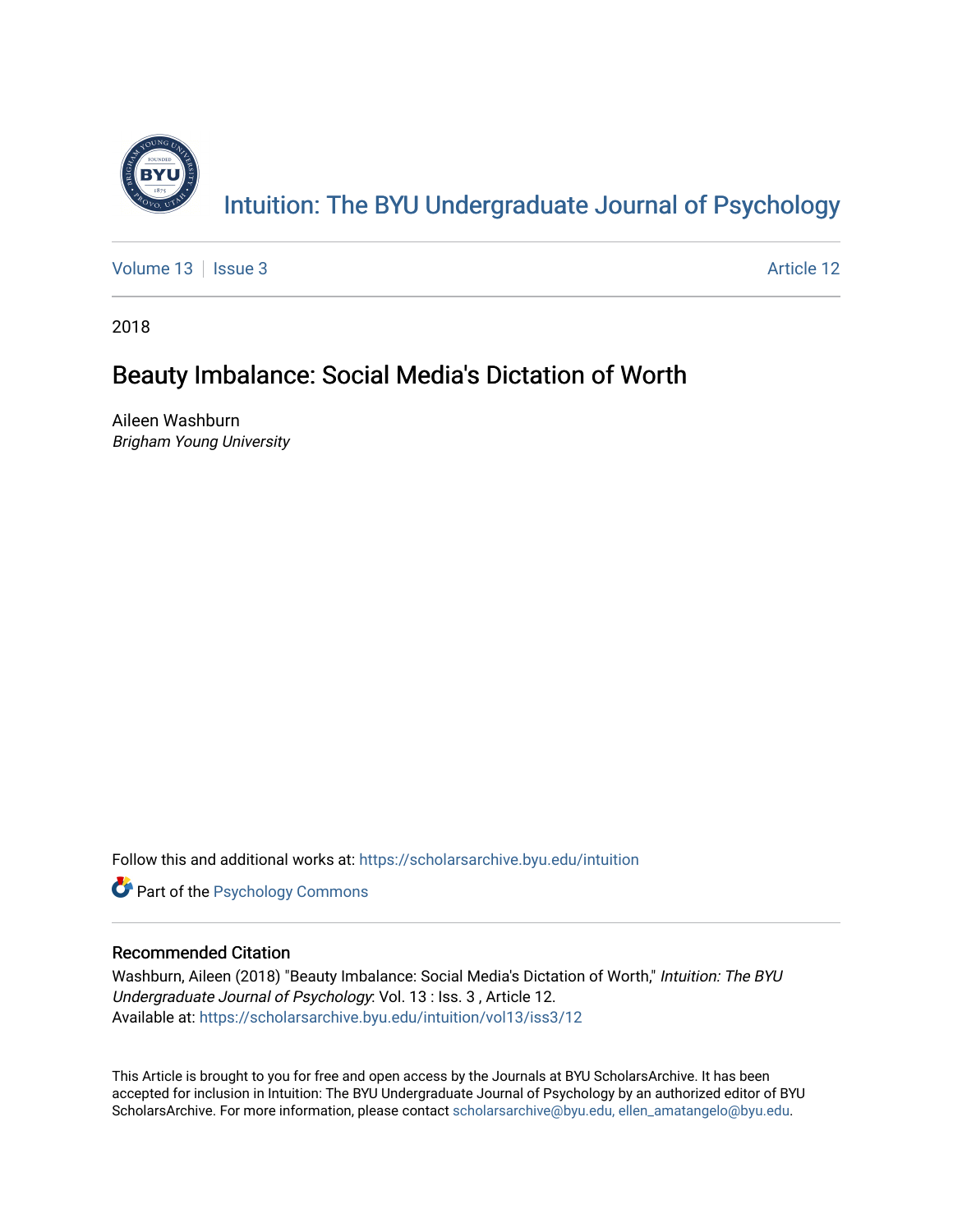Running head: SOCIAL MEDIA'S DICTATION OF WORTH 1

Beauty Imbalance: Social Media's Dictation of Worth

Aileen Washburn

Brigham Young University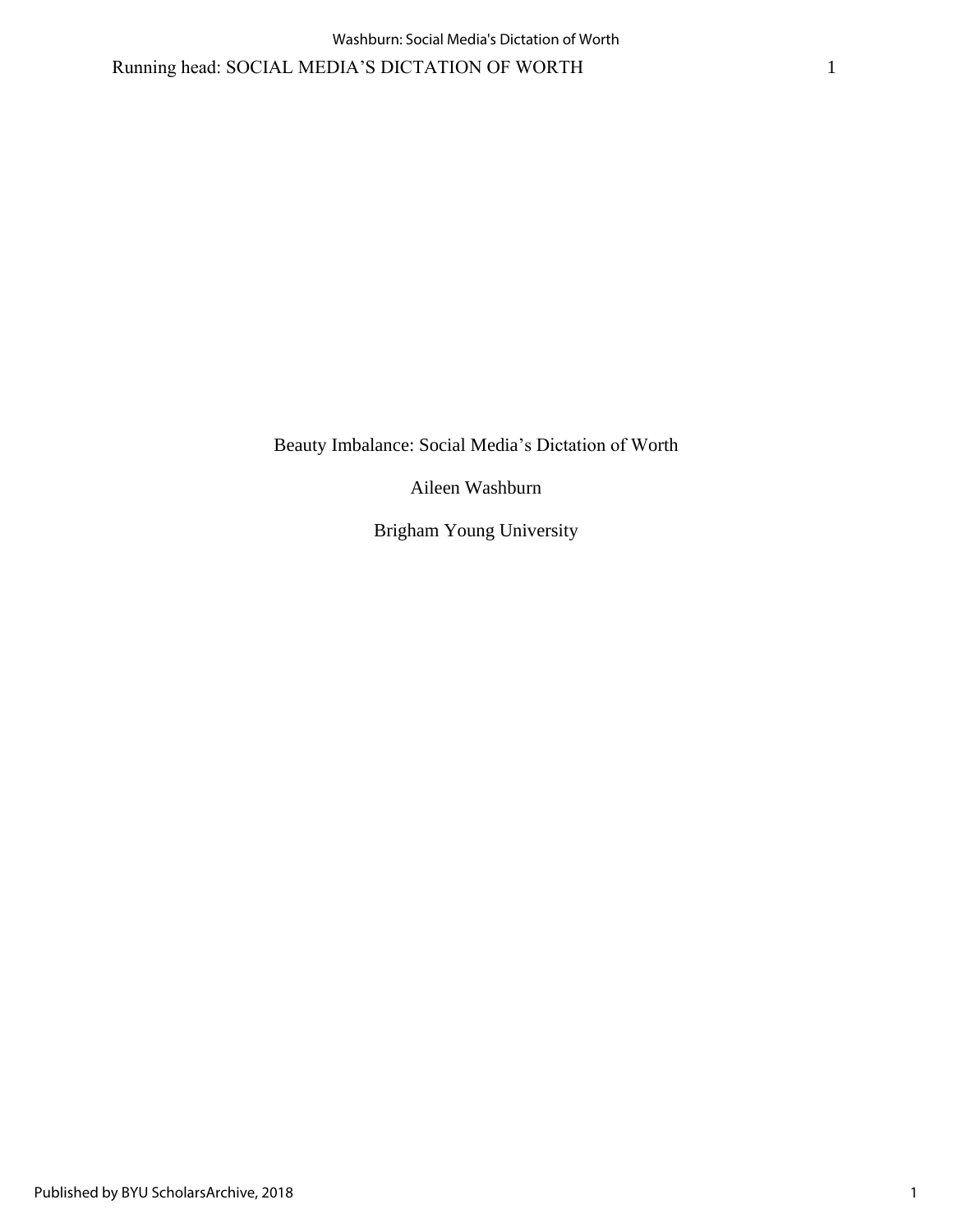## **Abstract**

The recent implementation of social-networking sites into Western societies has resulted in cognitive changes for those who participate. Online presence has been linked to social comparison, primarily female upward peer-comparison: comparing oneself to others who are perceived as better according to physical appearance or personality traits. The nature of social media and its underlying comparative promotions may lead many female users to develop body dissatisfaction, self-objectification, disordered eating, and other negative mental habits. Media in the Western world has been found to promote unrealistic beauty ideals as well as poor means of determining self-worth for women. These social ideals and views are being perpetuated and intensified as social media becomes more prevalent. As exposure leads to undesirable cognitive effects, girls and women are experiencing lower levels of overall self-esteem and selfacceptance. The way an individual uses social-networking sites, taking into account things like perspective and time involved, may also affect the degree of negative cognitive alteration. Conversely, appropriate online usage has been found to benefit users by providing social connectivity and support. For women and girls, poor self-perception can be prevented through the implementation of healthy social media use, belief in a higher power, and exposure to feminist beliefs focusing on female empowerment.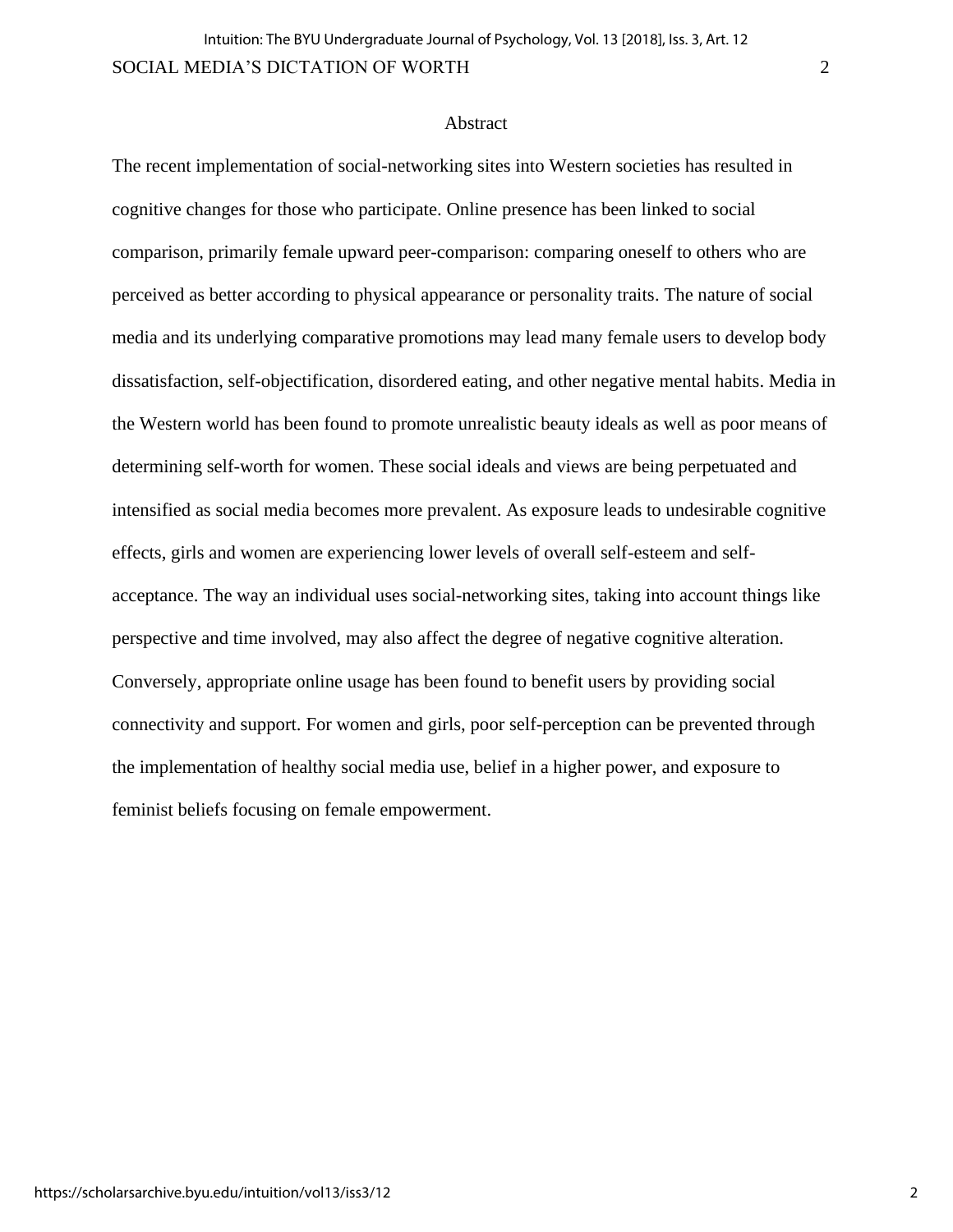Beauty Imbalance: Social Media's Dictation of Worth

In 2016, the Dove Corporation set out to understand women and girls in a way that no one had before. After extensive research involving over 10,500 women between the ages of ten and sixty, the *Dove Global Beauty and Confidence Repor*t (2016) was published. This study proved to be groundbreaking, becoming the largest brand-commissioned study regarding beauty. The extreme conclusions drew global attention: an estimated 96% of women did not consider themselves beautiful (Magrath, 2015). Unfortunately, lack of satisfaction with oneself now seems to be the norm; only a minority of females feel that they can declare themselves to be beautiful. Dove (2016) observed that the inability to accurately evaluate one's appearance affected women and girls everywhere, regardless of demographics. Dove researchers further examined the causes for the growing dissatisfaction and pressure. A majority of women reported media as a primary contributor to this consuming problem. While lack of self-love appears to be a global issue, the lowest levels of self-esteem were found in Western societies (Brown, 2016). Researchers noticed that African, Asian, and Latin countries all ranked higher in regard to rates of body confidence than other countries. This Dove study and others like it (Andreassen, Pallesen, & Griffiths, 2017; Primack & Escobar-Viera, 2017) highlight the growing low selfesteem pandemic affecting women everywhere.

The results of the *Dove Global Beauty and Confidence Report* (2016) led many to more crucially consider the impact of media in the lives of women. For some time, researchers have recognized media exposure and distortion as leading contributors to female body dissatisfaction (Fardouly & Holland, 2018). The influence of television, billboards, and magazines all negatively impact female well-being (Fardouly, Pinkus, & Vartanian, 2017), but a new form of media has emerged in connection with these rising rates of low self-confidence. Social media has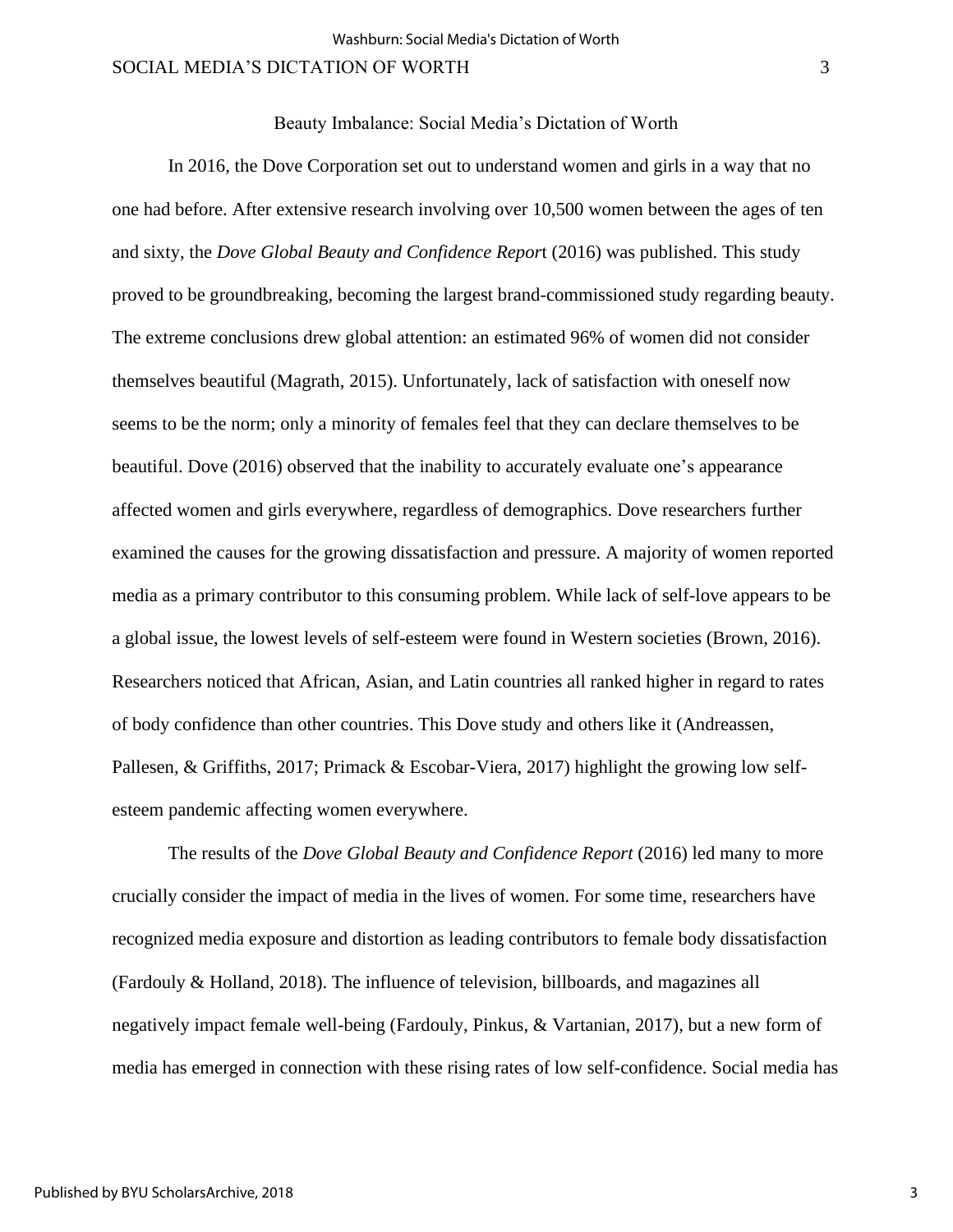become an integral part of life in Western civilization, and its effects are now being noticed by researchers and users alike. With usage rates jumping from 5% to 69% between 2005 and 2018, it is now the norm to own accounts on multiple social networking platforms (Lenhart, 2015). Sites like *Facebook*, *Twitter*, *Instagram*, and *Snapchat* feed the general population information and images daily. Social media has profound effects on the human mind relating to addiction, narcissism, and personality development (Andreassen et al., 2017). These effects are only recently being acknowledged and examined.

Fardouly et al., (2017) discovered that girls are no longer comparing themselves to models or celebrities, but rather to those around them. This peer comparison seems to have the greatest effect on personal perception. Rather than obsessing over unrealistic ideals of photoshopped women, girls spend their time looking at friends and acquaintances. When exposed to positive peer qualities, such as ideal body shapes or desired personality traits, girls tend to harshly criticize themselves (Tatangelo & Ricciardelli, 2017). This phenomenon is unique to females, with similar exposure having minimal or even positive effects on males (Tatangelo & Ricciardelli, 2017). Innate gender differences are complex and can be difficult to isolate but are likely the reason self-comparison disparities exist between men and women (Fardouly et al., 2017). Social media often portrays augmented images and distorted truths, such that social platforms have become flooded with "ideal" qualities. No matter the platform, whether a social networking site like Instagram or a micro-blogging site like Twitter, people yearn to present their best self to the public (Feltman & Szymanski, 2017). Some users present a hyper-idealistic version of themselves, which others often compare themselves to. This upward-reaching form of comparison exists as users compare their self to the best qualities and traits inaccurately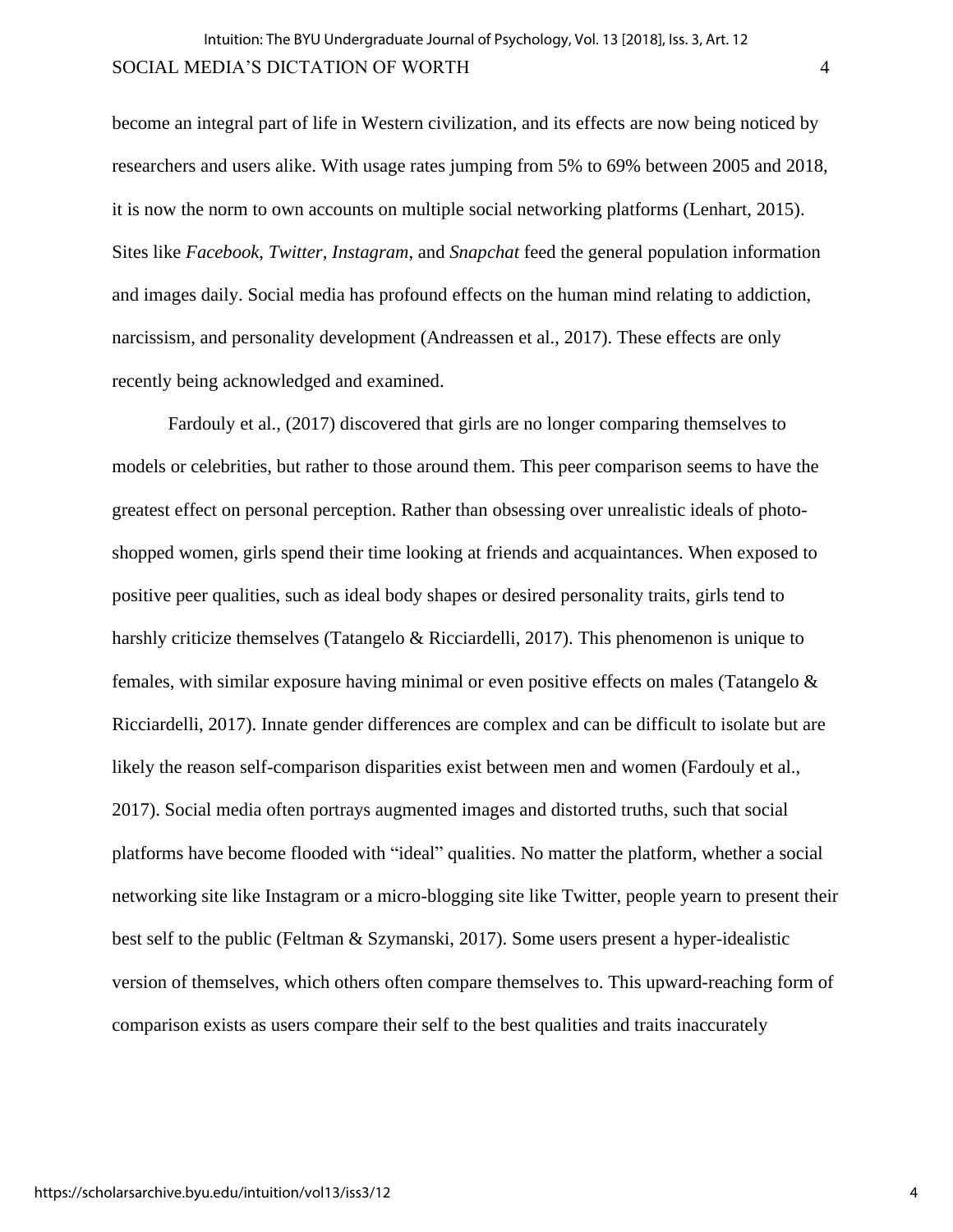presented online (Andreassen et al., 2017). This behavior seems inescapable on socialnetworking sites today, yet often goes undetected by the one comparing.

Consequences of social media influence stretch beyond negative feelings towards oneself. Destructive behaviors can easily stem from media's unrealistic standards: it is common for women to opt out of activities, stop themselves from eating, and lack assertiveness—all because of the way they perceive themselves (Dove, 2016). Nevertheless, through their worldwide studies and interviews, Dove researchers found many women voicing their desire for a new definition of beauty. By further studying and addressing the issues that result from social media's influence in the lives of women, beauty can begin to be reexamined and thereby redefined.

Although the perspectives and behavior of women are now being examined, the issues that threaten female well-being seem to be worsening. The diminishment of female self-love has become a critical issue, and social scientists are studying how to lessen the negative effects of media. While widespread social media exposure in Western society connects, impacts, and informs most people, this powerful influence likely damages female self-esteem. Increased social-networking site usage is linked to increased rates of body dissatisfaction (including distorted eating and self-objectification) as well as decreased rates of self-love and satisfaction (Rodgers, Damiano, Wertheim, & Paxton, 2017; Slater & Tiggemann, 2015; Stice, Ng, & Shaw, 2010).

#### **Social Media's Influence on Body Dissatisfaction**

Because social media is new and rapidly evolving, its effects are only beginning to be studied and understood. The majority of online users are teenagers, with 92% of young people using the internet daily (Lenhart, 2015). However, though most of those using social media sites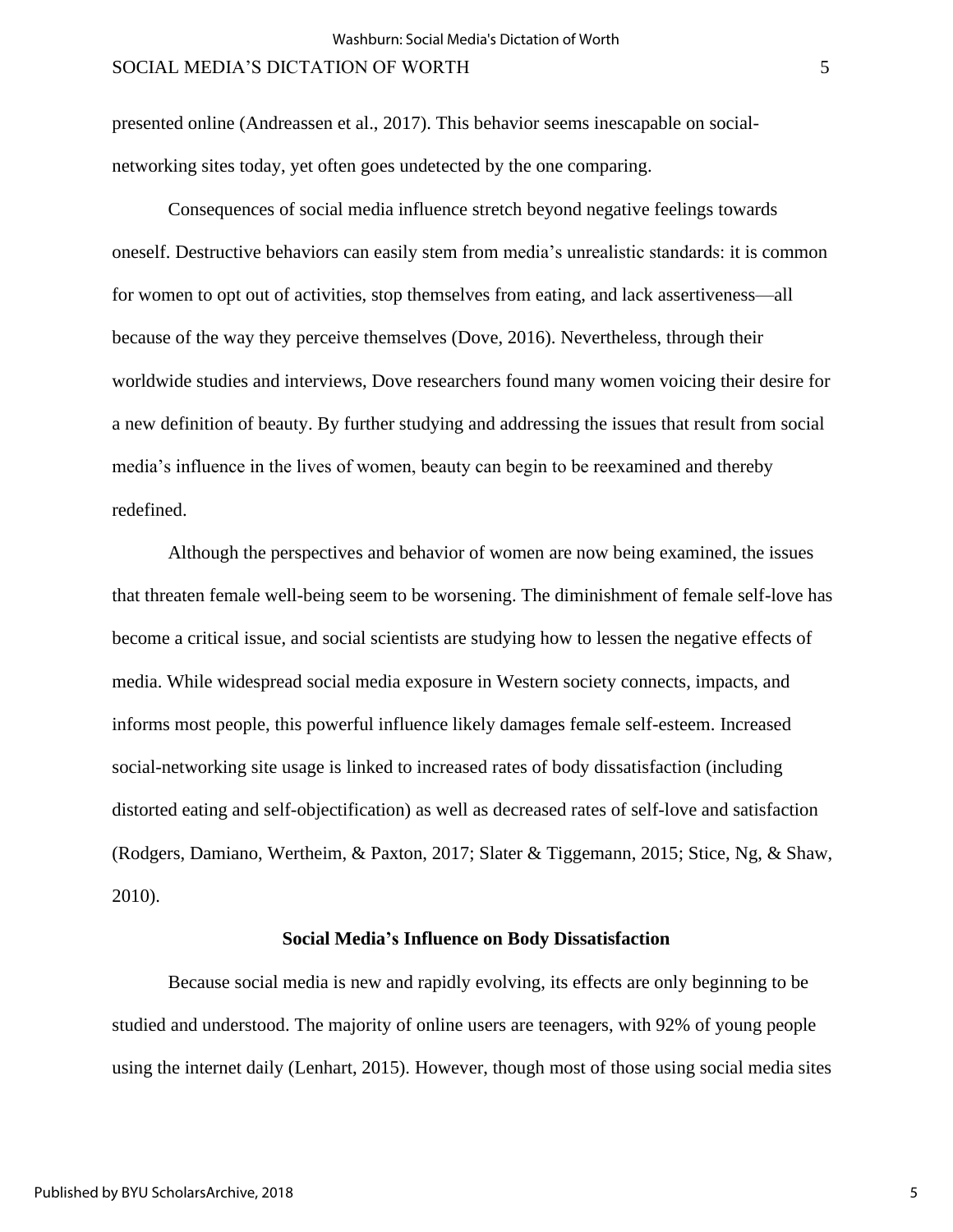are in critical developmental stages, online presence is increasingly becoming common among a wide range of ages. Online use remains unproblematic for some, but for others it becomes excessive and compulsive (Andreassen et al., 2017). Moreover, increased time using social media impacts individuals at every age. Individuals are affected both by what they see online and what they post, through direct and indirect comparison (Fardouly et al., 2017). Social media involvement primarily consists of the sharing of personal pictures and information. For women and girls specifically, social media use has been linked to a number of undesired cognitive tendencies (Tatangelo & Ricciardelli, 2017). Whether through the promotion of body dissatisfaction, self-objectification, or mental disturbance, social media may have a greater effect on feminine well-being than is being considered by those involved (Primack & Escobar-Viera, 2017; Slater & Tiggemann, 2015).

#### **Comparison**

In Western society today, media is a central part of everyday life and has been observed to have an impact on girls as young as age three (Rodgers et al., 2017). This far-reaching aspect of society has, for years, been directly connected to unhealthy comparison for girls and women (Fardouly & Holland, 2018). With the rise of social media, girls are no longer being primarily affected by models and celebrities found in magazines and on billboards (Fardouly et al., 2017). Recent studies suggest that harmful upward comparison is predominantly the result of peer relations (Fardouly et al., 2017; Tatangelo & Ricciardelli, 2017). Now girls tend to compare themselves to friends and acquaintances, rather than to celebrities, and the effects are still damaging. Tatangelo and Ricciardelli (2017) examined this social comparison and found that when exposed to positive peer qualities, girls harshly criticized themselves. This self-deprecating behavior may be more common as online connectivity has increased (Fardouly et al., 2017). The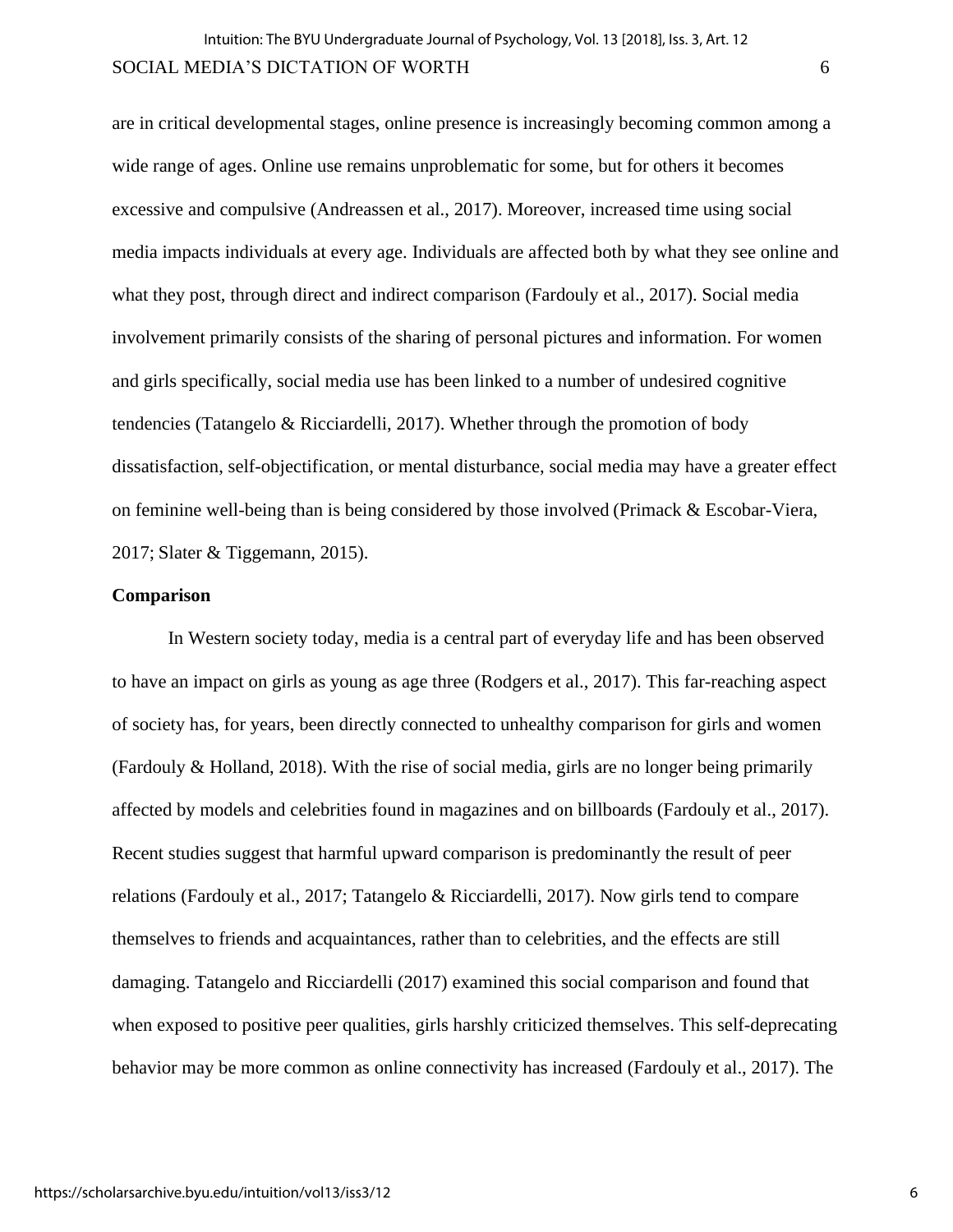power of media's influence and the strong impact of peer comparison is now combined with social media. This new form of connection and constant exposure has intensified the personal comparison of girls to those around them.

The image-based comparison that results from mass media consumption is being continued through social media. Tatangelo and Ricciardelli (2017) found that for girls, social comparison was primarily appearance-based. As participants repeatedly examined the positive qualities of their peers, their automatic response was to criticize themselves harshly. This phenomenon was defined as *peer appearance culture* (Tatangelo & Ricciardelli, 2017). This new cultural element highlights how young girls compare their body to those around them and feel worse about themselves as a result. This phenomenon was described as unique to females, as social comparison is not as prevalent among boys. For males who were affected by media or peer comparison, the interaction was actually described as being positive or motivational. Researchers asserted that the difference between responses can be traced back to inherent mental differences between the genders (Tatangelo & Ricciardelli, 2017). Thus, it appears that the harmful and negative influence of social media primarily affects women due to innate sex differences in cognitive processing.

Social networking appears to infiltrate female thought processes due to its accessibility and social relevance. Although a variety of body types are represented on social media, as opposed to traditional media like magazines or billboards, women still consistently upwardly compare (Fardouly et al., 2017; see Table 1). Burnette, Kwitowski, and Mazzeo (2017) found that most groups of girls they questioned acknowledged the negative consequences of social comparison. The damaging effects of social media seem to be noticed by users, yet participation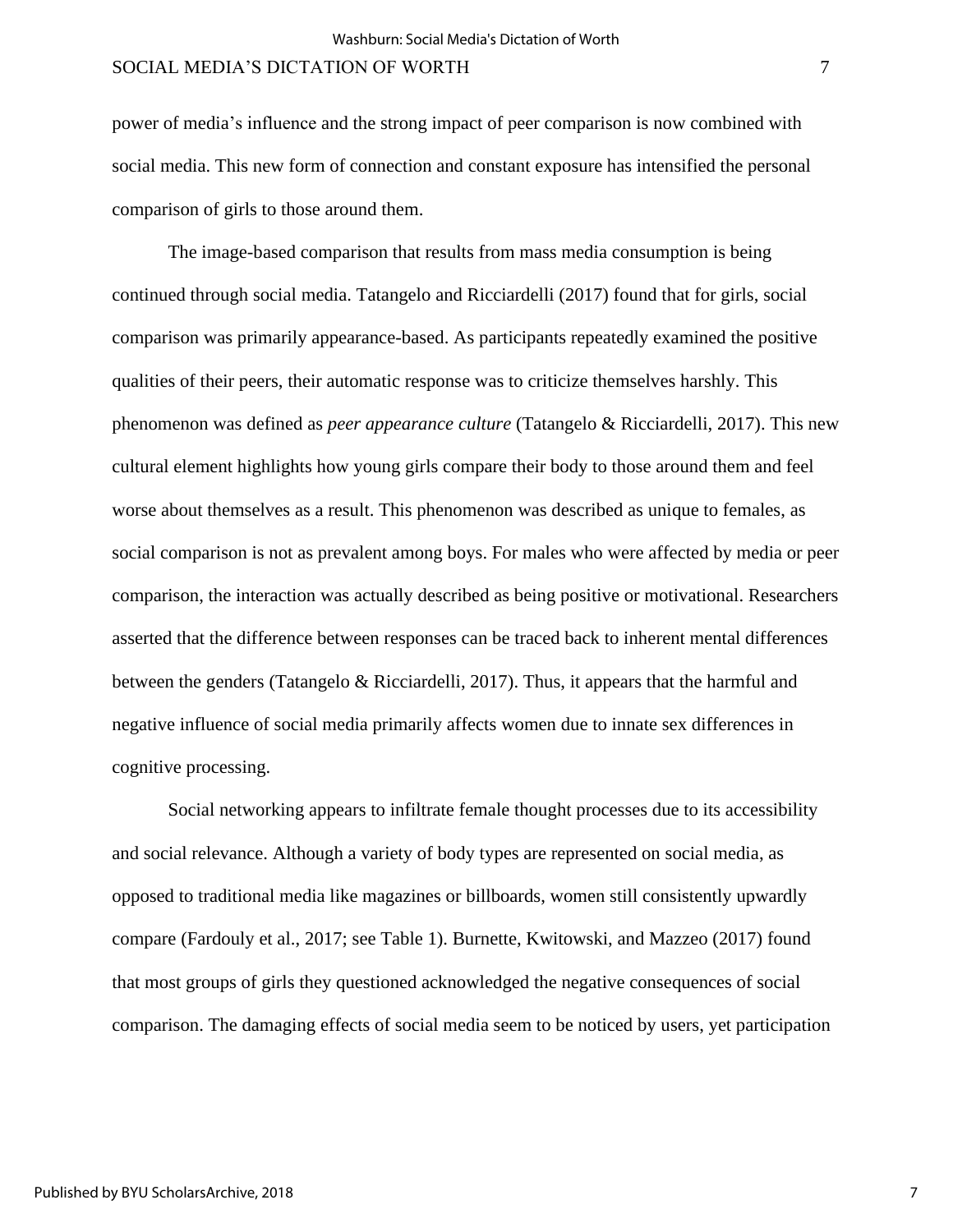continues. Social comparison thus seems to be unavoidable and is intensifying as online connection grows.

While social media's promotion of comparison may be significant, individual interpretation may determine either harmful or helpful results. Fardouly et al., (2017) suggested that most appearance-based comparisons are made in person, yet social media adds an additional level of peer exposure to the lives of women. Social media use was found to have the greatest impact on comparison when compared to all other media outlets, because usage leads to perpetual and extensive peer comparison (Fardouly et al., 2017). The power and scope of social media, as well as the way females participate online, call for the consideration of adverse cognitive effects.

## **Body Dissatisfaction**

As media and social media share similar image-based promotions and elicit a range of both positive and negative viewer reactions, the definition of appropriate or ideal body image has become central. Online exposure to others may lead girls to alter their self-concept and to adopt social stereotypes regarding body size (Rodgers et al., 2017). The internalization of weightassociated values has been observed in girls as young as ages three to five, due to various forms of media influence (Rodgers et al., 2017). Unhealthy ideals and, almost always, unobtainable body-mass indices and heights were found reflected in girls' behavior and thoughts (Rodgers et al., 2017). Social comparison affects females at a critical, young age. What girls learn and internalize when they are young tends to be amplified as they grow and develop (Rodgers et al., 2017). Strong negativity regarding one's body is promoted as females are more often exposed to unhealthy ideals.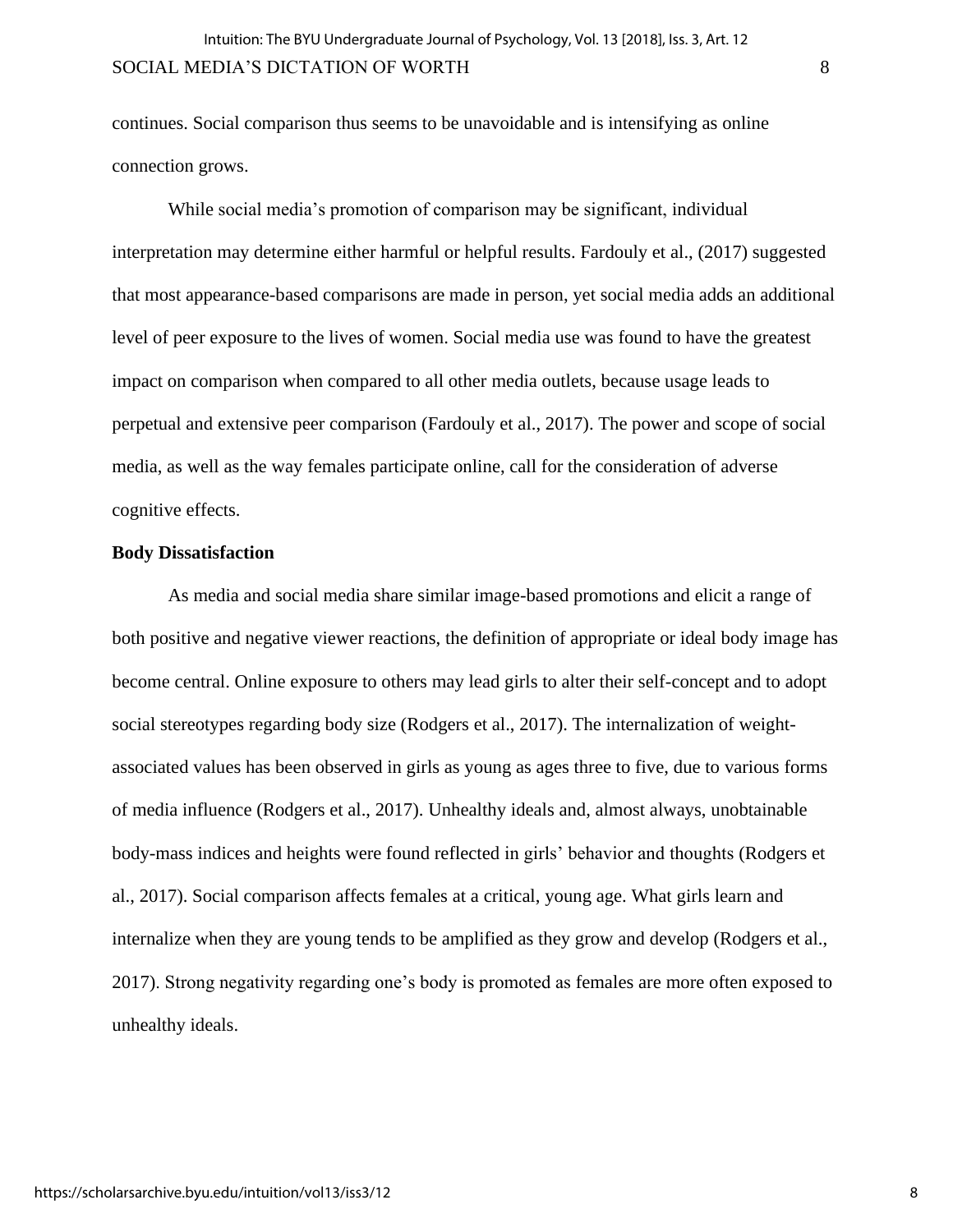As social media sites function somewhat differently from each other, and as some are used more than others, the nature of sites that are currently popular should be considered. Feltman and Szymanski (2017) observed the link between the most commonly used socialnetworking site, *Instagram*, and body surveillance among American women. The more time participants spent visiting the site, the more they were aware of their size, weight, and image. Although both upward and downward social comparison occurred, as well as both positive and negative appearance-related commentary, the same physical awareness resulted (Feltman & Szymanski, 2017). Regardless of the type of online feedback or input, women left *Instagram* more aware of their flaws and were therefore more dissatisfied with themselves in general. When social media usage becomes a daily habit, so does this negative form of body surveillance.

#### **Self-Objectification**

The tendency for females to view themselves as objects to be used, rather than as valued individuals, appears to increase when an online presence exists (Slater & Tiggemann, 2015). When examining the development of self-objectifying behavior in girls, social networking sites seem to contribute to the behavior more extensively than traditional media outlets (Slater & Tiggemann, 2015). Slater and Tiggemann (2015) noticed that appearance-related comments contributed to personal objectification; many of these comments originated online, and most were connected to peer comparison. Further study found that positive, appearance-related comments were just as likely to lead to self-objectification as negative ones (Slater & Tiggemann, 2015). Peer influence, which is widely offered through social media, no matter the type of commentary, may lead to the objectification of oneself.

Western societies often promote beauty ideals that can be recognized in the general media and now translate into social media interactions (Vandenbosch & Eggermont, 2016).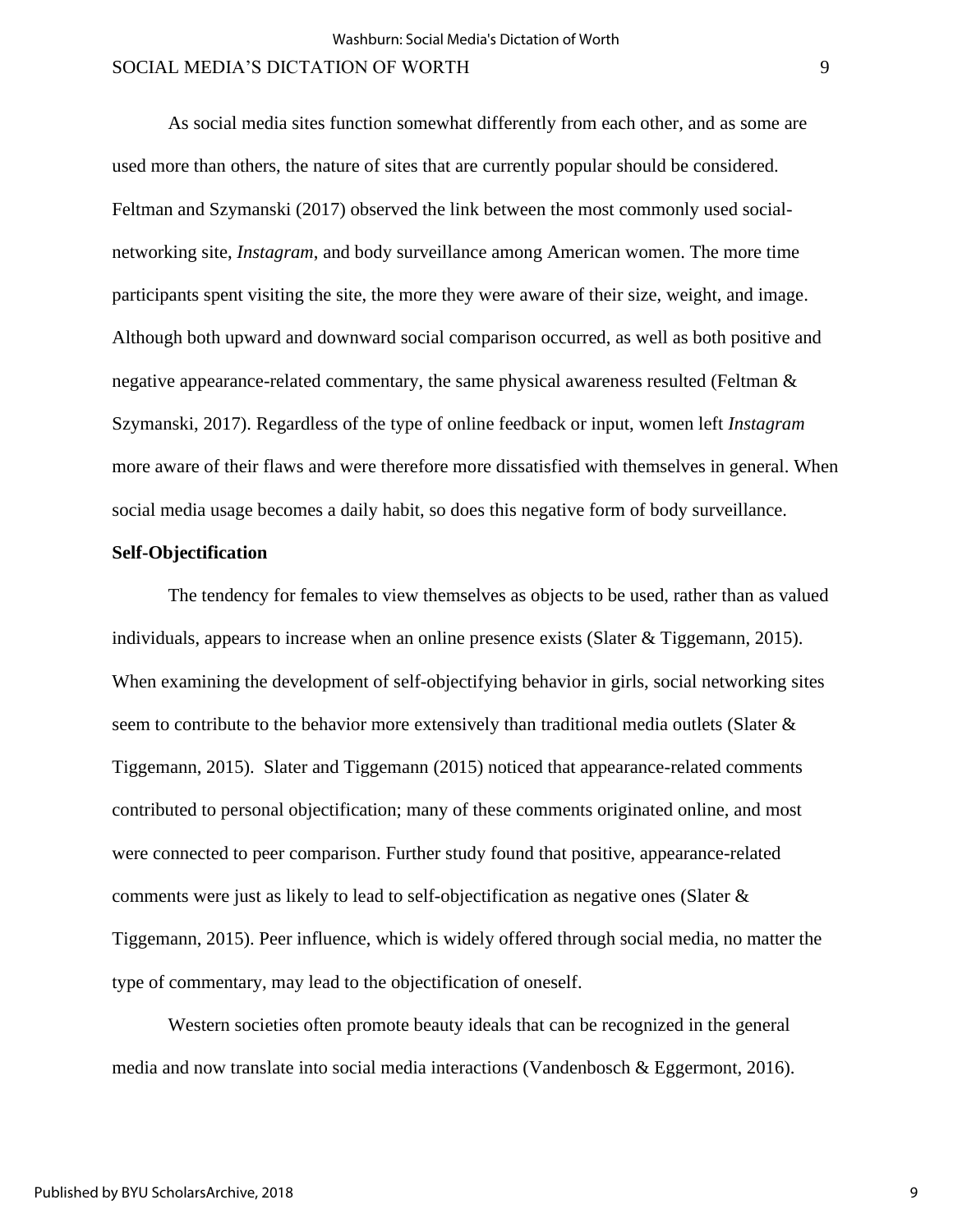Media has long promoted appearance-based ideals and standards. Internalization of these beauty ideals has led to the focus on and fixation of attractive peers on social networking sites (Vandenbosch & Eggermont, 2016). The mixture of ingrained beauty ideals and monitoring attractive peers typically leads to self-objectification in girls (Vandenbosch & Eggermont, 2016). The desire to be perceived as beautiful is commonplace both on- and offline. This drive for social acceptance may be augmented when self-objectification is the product. All too often, girls treat themselves as having less worth than they otherwise have, when attempting to uphold a presence online.

#### **Mental Illness**

Many factors contribute to the development of cognitive disorders; Unhealthy habits in all facets of life can increase susceptibility to mental illness, including habits surrounding social media usage. Unfortunately, primary users of social media are young adults who are typically in transitional and crucial developmental periods (Primack & Escobar-Viera, 2017). When considering social media's general impact on mental health, emotional contagion seems to impact and determine mental regulation (Primack  $& Escobar-Viera, 2017$ ). This phenomenon in which emotions and behaviors can be determined by the emotions and behaviors of those with which one interacts—alludes to the idea that social media likely interferes with psychosocial development. In general, many unhealthy thought processes and habits that lead to mental illness are also products of social media presence (Primack & Escobar-Viera, 2017).

**Depression and anxiety.** Epidemiological studies, which focus on the analysis of determinants to health, contribute support for the idea that social media use may be associated with mental-illness conditions such as anxiety and depression. Gibbons, Horowitz, and Dunlap (2017) examined the *fading affect bias* among individuals involved on social media. This form of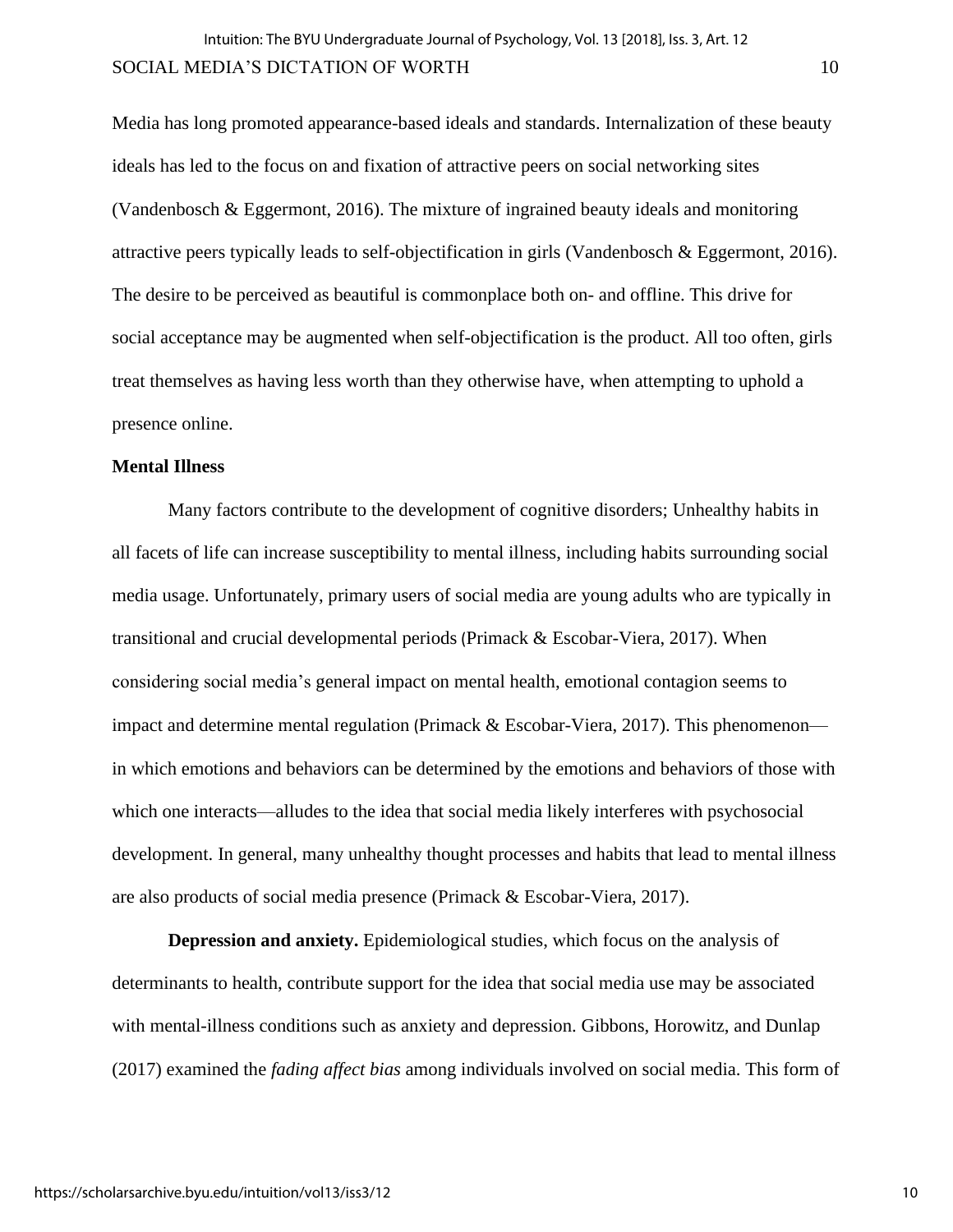bias refers to the fact that unpleasant affect fades quicker than pleasant affect. While this natural effect normally leads to healthy outcomes, when examined in the context of online social networking, negative correlations were observed. In this study, as online involvement increased, one's cognitive ability to lose negative affect quickly decreased (Gibbons et al., 2017). The inability to let go of negative affect increased individuals' stress levels and therefore their mental disturbance (Gibbons et al., 2017). Furthermore, a high degree of mental disturbance was directly correlated with the presence of depression and anxiety (Gibbons et al., 2017). The inability to adequately regulate emotions, a behavior acquired through consistent online interactions, can thus be inheritably harmful (Primack & Escobar-Viera, 2017). Fortunately, social media exposure can be limited or altered to avoid adverse mental health effects such as depression or anxiety.

**Eating disorders.** While social media is connected to comparison, social pressure, ideal internalization and dissatisfaction, studies have linked these same factors to the onset of eating pathology (Stice et al., 2010). Many of the correlations being made between social media use and poor mental health are being further connected to dietary restraint (Cohen, Newton-John, & Slater, 2017). Body dissatisfaction is most often present when stages of eating disorders have developed. Society tends to promote thinness as the female ideal, which further promotes unhealthy food-intake habits. However, Stice et al. (2010) have shown that intervention programs have proved beneficial when it comes to decreasing eating-disorder symptoms and ideals. The effectiveness of these programs primarily depends on the group being targeted, with the goal being to identify high-risk individuals (Stice et al., 2010). Intervention programs impact identified individuals by reducing pressure for thinness and redirecting pursuits that would otherwise lead to unhealthy eating habits (Stice et al., 2010). To address and prevent eating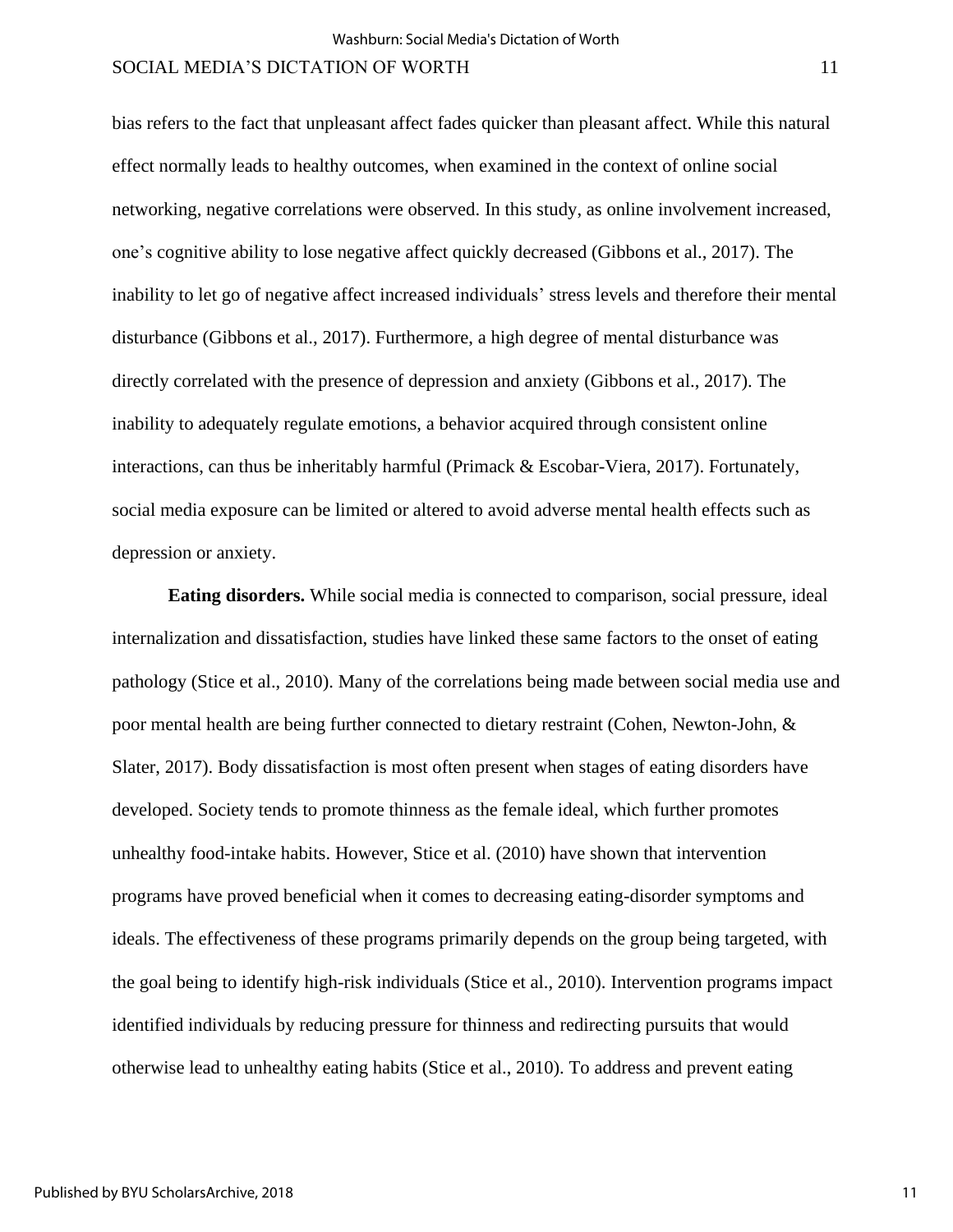pathology, reaching vulnerable demographics (those more susceptible to eating disorder development) should include considering those greatly involved on social platforms.

## **Social Media's Impact on Self-love and Satisfaction**

## **Self Esteem**

Addictive behaviors promoted by social media strongly correlate with low levels of selfesteem. Andreassen et al. (2017) considered these social-networking effects in relation to the Rosenberg Self-Esteem Scale. Findings supported the notion that excessive use leads to low selfevaluation in an attempt to inhibit negative feelings. These findings were unique to women, as being female was a main determinate of low self-worth, when it came to involvement on social media (Andreassen et al., 2017). Furthermore, while women tend to form more addictive socialnetworking habits, they also may be more prone to possess low levels of self-esteem (Andreassen et al., 2017). A combination of these two female tendencies typically leads to the perpetuation of low self-confidence when interacting on social-networking sites.

By closely observing online interactions, self-esteem can be accurately predicted by researchers. Yang, Holden, and Carter (2017) found that authentic self-presentation and healthy social media usage, based on mindfulness, related to higher rates of self-esteem for college-aged women. Conversely, the presentation of personal and intimate information online was correlated with lower levels of identity clarity or clear self-perception (Yang et al., 2017). By considering how one presents themselves on social media, self-esteem can be gauged. Research has further shown that the presentation of oneself online is directly associated with the development of identity as one enters adulthood (Primack & Escobar-Viera, 2017). Social media revolves around the sharing and viewing of personal information, which augments individual self-perception.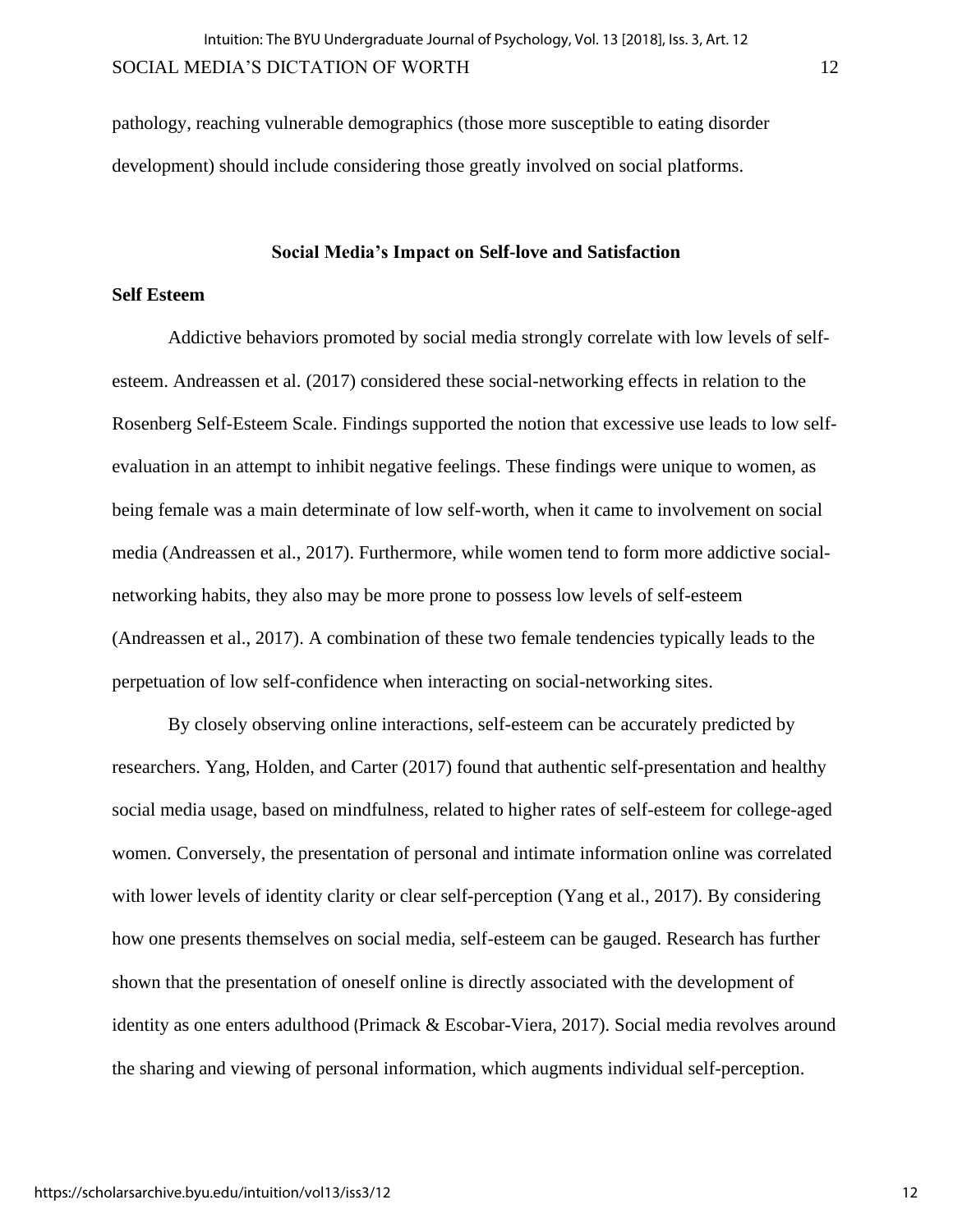Thus, a lack of clear sense of identity is being adopted in young girls and then continued into their adulthood.

## **Beauty**

For many social networking sites, photo-sharing activities have become the focus of involvement. Girls are much more likely to use visual-based sites online, as opposed to textbased sites, as they prefer to share and observe photos (Lenhart, 2015). A common form of photography, known as the "selfie," which is a picture one takes of him- or herself, has become increasingly popular on social sites. In a qualitative study of girl's feelings towards selfie-taking, it was observed that a high percentage of young girls refrain from posting these pictures of themselves due to a belief that their appearance is not adequate (Burnette et al., 2017). In the same study, girls who did post pictures of themselves often claimed the reason was related to their desire to increase self-confidence. Further examination led the same researchers to the realization that confidence only existed due to the validation received from others, but it was often temporary and insufficient. Appearance dissatisfaction was also found in most girls, as words like "ugly," "bad," and "horrible" were used when self-describing (Burnette et al., 2017). Social media seems to highlight preexisting insecurities and perpetuates outside means of obtaining confidence in attempt to measure up to peers. For girls, something as simple as taking and posting a picture can lead to physical dissatisfaction, as a result of the feedback given (or not given) by others.

The measure of beauty on social-networking sites is often distorted and superficial, due to editing and general image augmentation. The distortion began in mainstream media and has since translated into peer and everyday comparisons (Fardouly et al., 2016). Exposure to the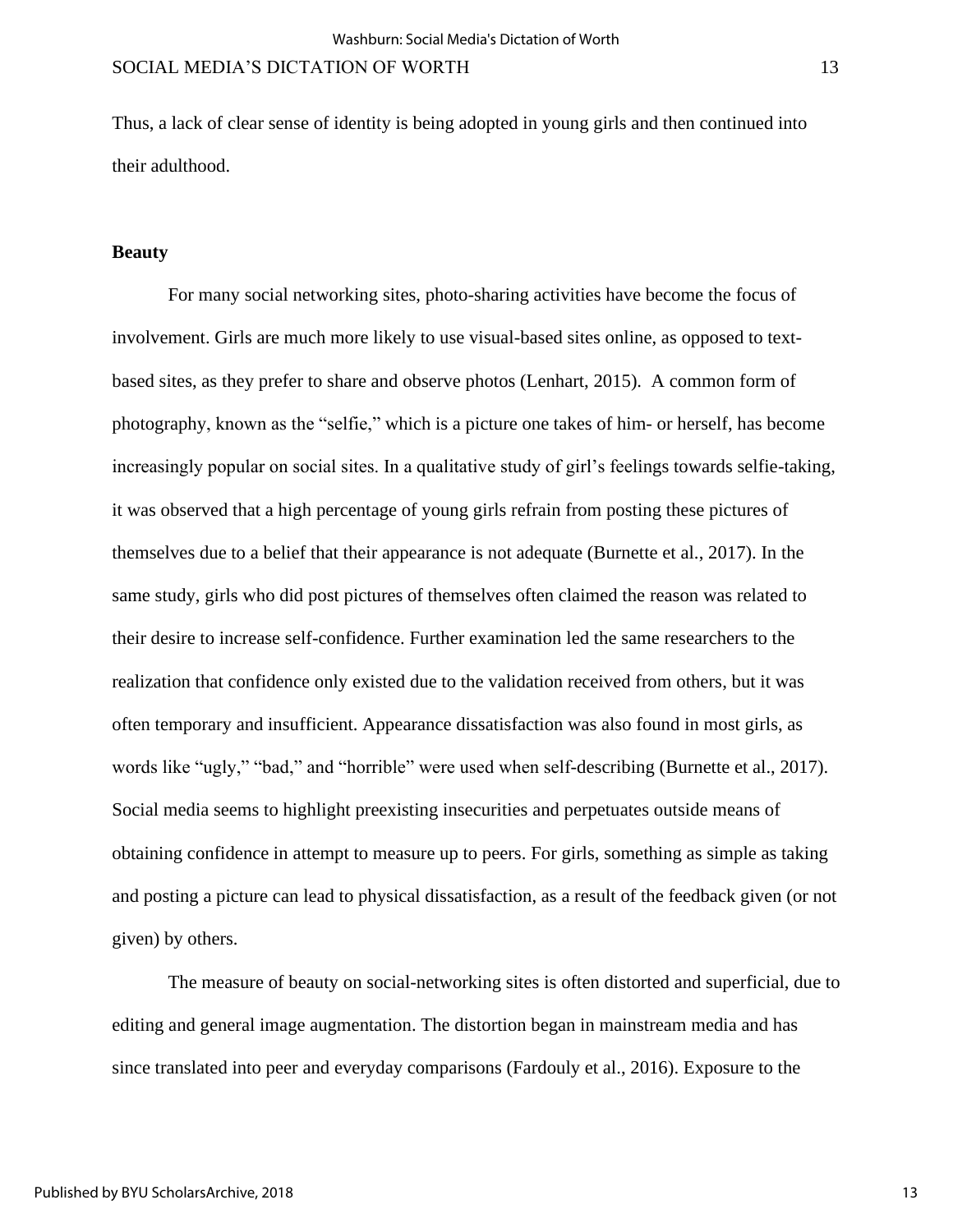number of "likes" and appearance-praising comments of others may lead to decreased appearance satisfaction for the viewer (Fardouly et al., 2016). This perpetuated culture of social comparison often leads to appearance dissatisfaction for female comparers, as there is always someone receiving more attention online. As individuals who heavily use social media compare and interact with others online, their worth begins to be defined by the online external validation received regarding their appearance. Appearance dissatisfaction ensues as the result of an augmented and abnormal sense of self-worth.

## **Possible Solutions Through Empowerment**

Social media has an immense impact on the population today and therefore holds great potential for either harm or good. While many studies in this literature review have highlighted the negative effects social-networking sites have on women, much good has come from this new way to connect. Many social media users experience higher levels of life satisfaction and social support when compared to those uninvolved (Primack & Escobar-Viera, 2017). The ability to connect with others easily does more than simply influence girls to harmfully compare to those around them. When used appropriately, ability to identify and interact with others online has proven to be a great benefit when considering overall mental health (Barry, Sidoti, Briggs, Reiter, & Lindsey, 2017). Individuals can now connect easily with people they otherwise would never reach. New ideas, stories, and thoughts now circulate due to fast, interpersonal association (L.Westman, personal communication, March 6, 2018). This authentic sharing of information, even pictures alone, can help people learn, cope, grow, and see the world differently (L.Westman, personal communication, March 6, 2018). A new way to mitigate effects is now being studied, which centers on feminist beliefs (Feltman & Szymnski, 2017). Moderate to high feminist ideals that focus on female empowerment, significance, and equality, appear to act as a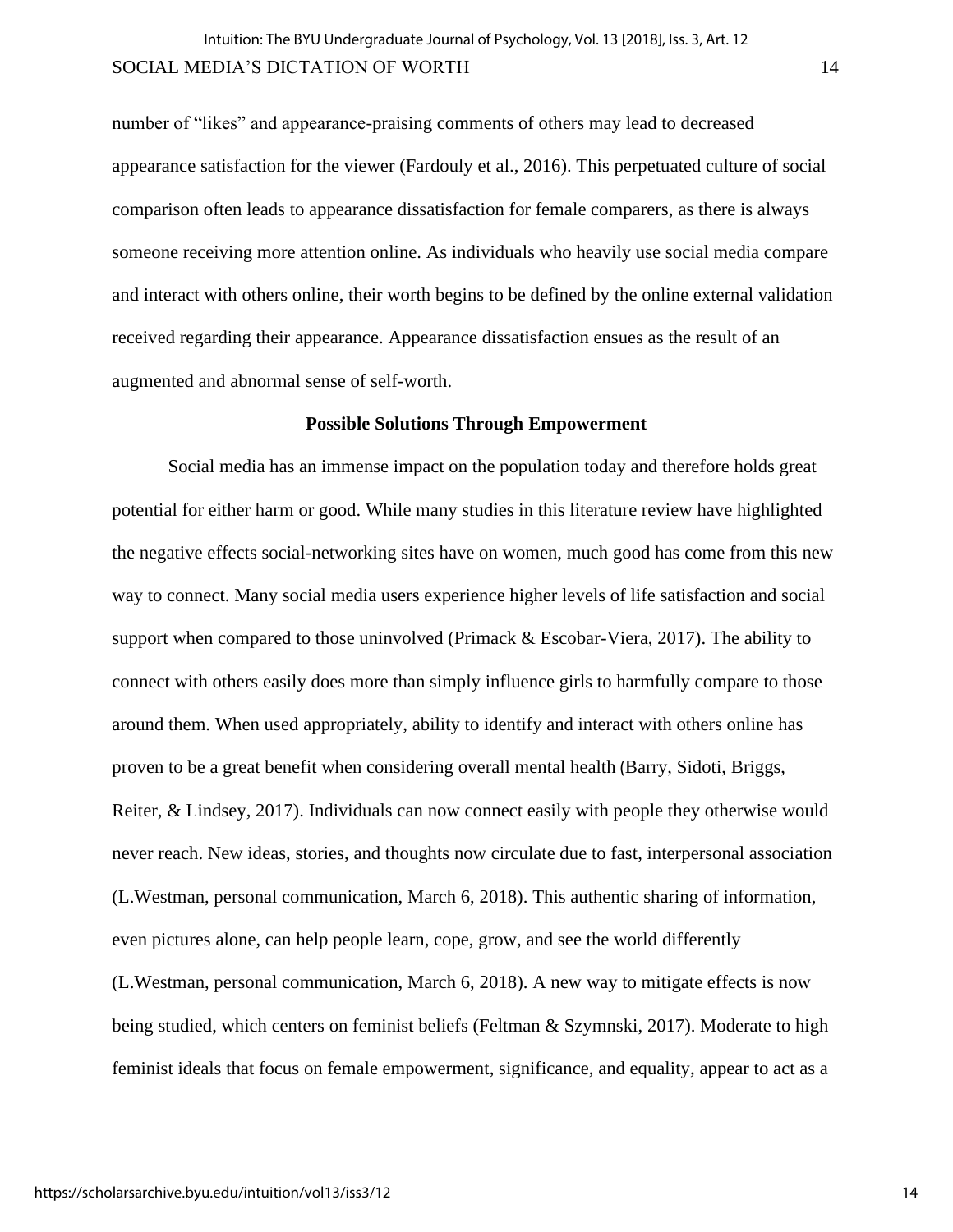buffer against poor self-image and body dissatisfaction (Feltman & Szymnski, 2017). This progressive way of thinking can help protect girls and women everywhere from the harmful effects of social media. General promotion of healthy and positive self-perception can also help condition females to love and accept themselves.

## **Using Social Media in a Healthy Way**

Studies have shown that there are healthy and unhealthy ways to interact online. Technology usage affects emotional, social, and cognitive development, not only for teens and adolescents, but for adults, as well (Gold, 2015). Since more time online is being used for social purposes, appropriate use, which involves authentic self-presentation and mindful usage, is important for one's optimal mental development (Yang et al., 2017). Social media offers a wide range of benefits to users, such as connection, healthy self-expression, community support and interaction, as well as access to health-promoting resources (Elmquist & McLaughlin, 2017). By implementing healthy online practices, low self-esteem, increased self-objectification, and the internalization of body dissatisfaction may be mitigated.

How and why one uses social media plays a role in determining whether it harms or benefits the user (Yang et al., 2017). The amount of time spent on social sites is a main contributor to distorted social comparison (Gold, 2015). As people increase their time spent online, social media accounts can become an integral part of people's lives, and social media usage may even shift into obsession or addiction (Gold, 2015). Limiting use not only decreases exposure to peers' posts and pictures, which may lead to harmful comparison, but it also allows for alternate activities and avenues to fill one's life (Gold, 2015). This translates into the reason social networking should be used in the first place: Social media is meant to inform, connect, and share. Conversely, when the reason for going online is boredom, impulse, or the desire for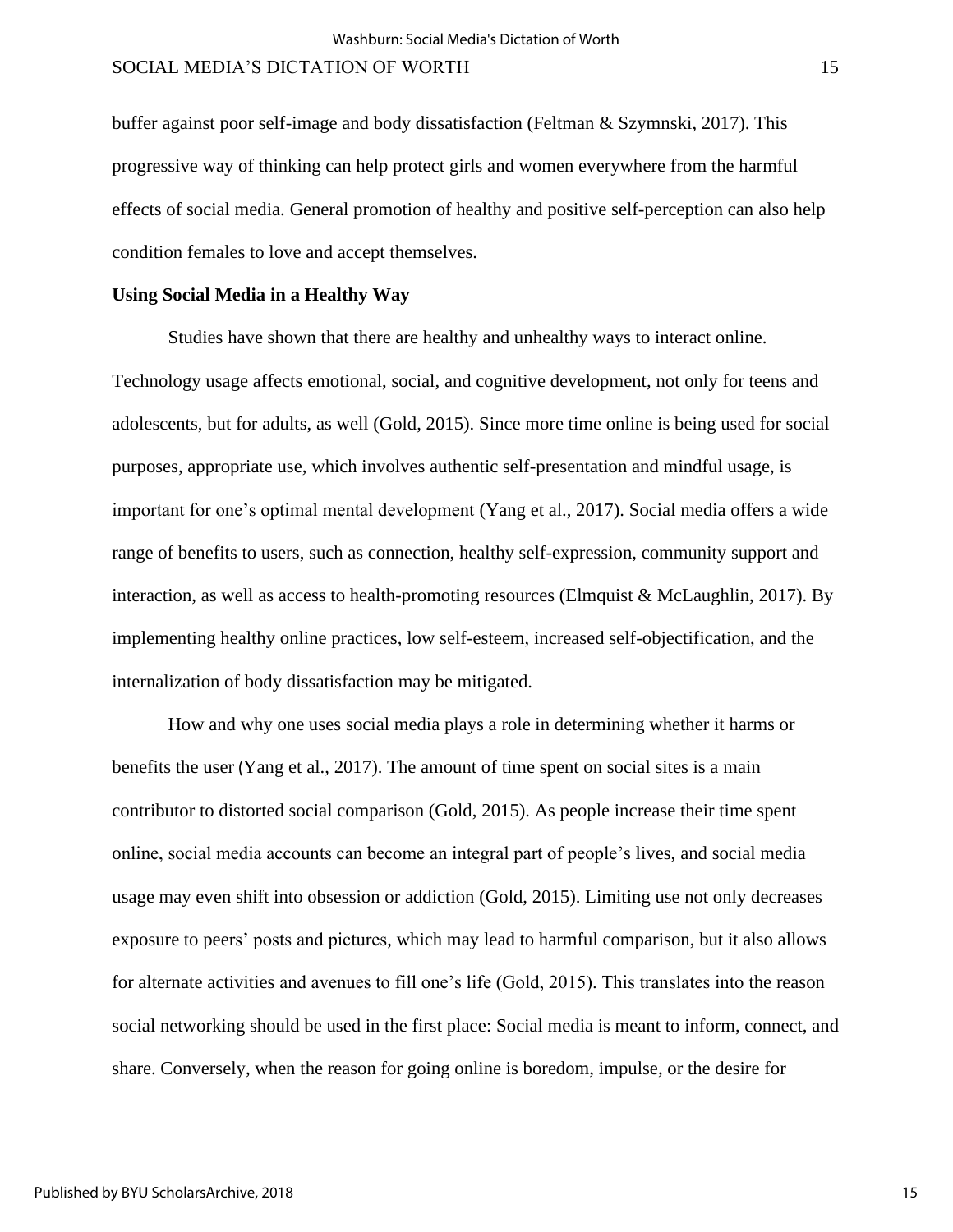validation, negative results may ensue. Research supports the notion that home and school environments have the power to determine girls' attitudes regarding social media, whether positive or negative (Burnette et al., 2017). Parents and teachers have the power impact girls in this way. Decreasing time online and implementing healthy social outlooks can turn the adverse effects of social media into beneficial ones.

While social media use may contribute to negative mental habits, there is also a great potential for it to correct those unhealthy conditions. Elmquist and McLaughlin (2017) argued that understanding social media usage is imperative due to its great potential for good. Social media provides access to mental health resources in a way that has never been seen before through countless services online (Elmquist & McLaughlin, 2017). These online services can have a great impact on women in need by providing social support and professional assistance. Elmquist and McLaughlin (2017) called on future researchers to focus on integrating social media use into identifying and finding those individuals who need mental health services. Potentially unsurpassable benefits may result by using this new form of connectivity to find and help those struggling in society.

## **Religion**

When personal value is measured according to appearance or outside approval, susceptibility to low self-esteem appears to increase significantly. While women may try to refrain from this poor gauge of worth, complete avoidance is often unrealistic. The female placement of self-worth on appearance and peer approval is positively correlated with body comparison and scrutiny (Inman, Snyder, & Peprah, 2016). Given that these psychological disturbances originate in society, it is valuable to find factors that alleviate negative social media effects. In one study, feelings of being loved and loving oneself increased after reading religious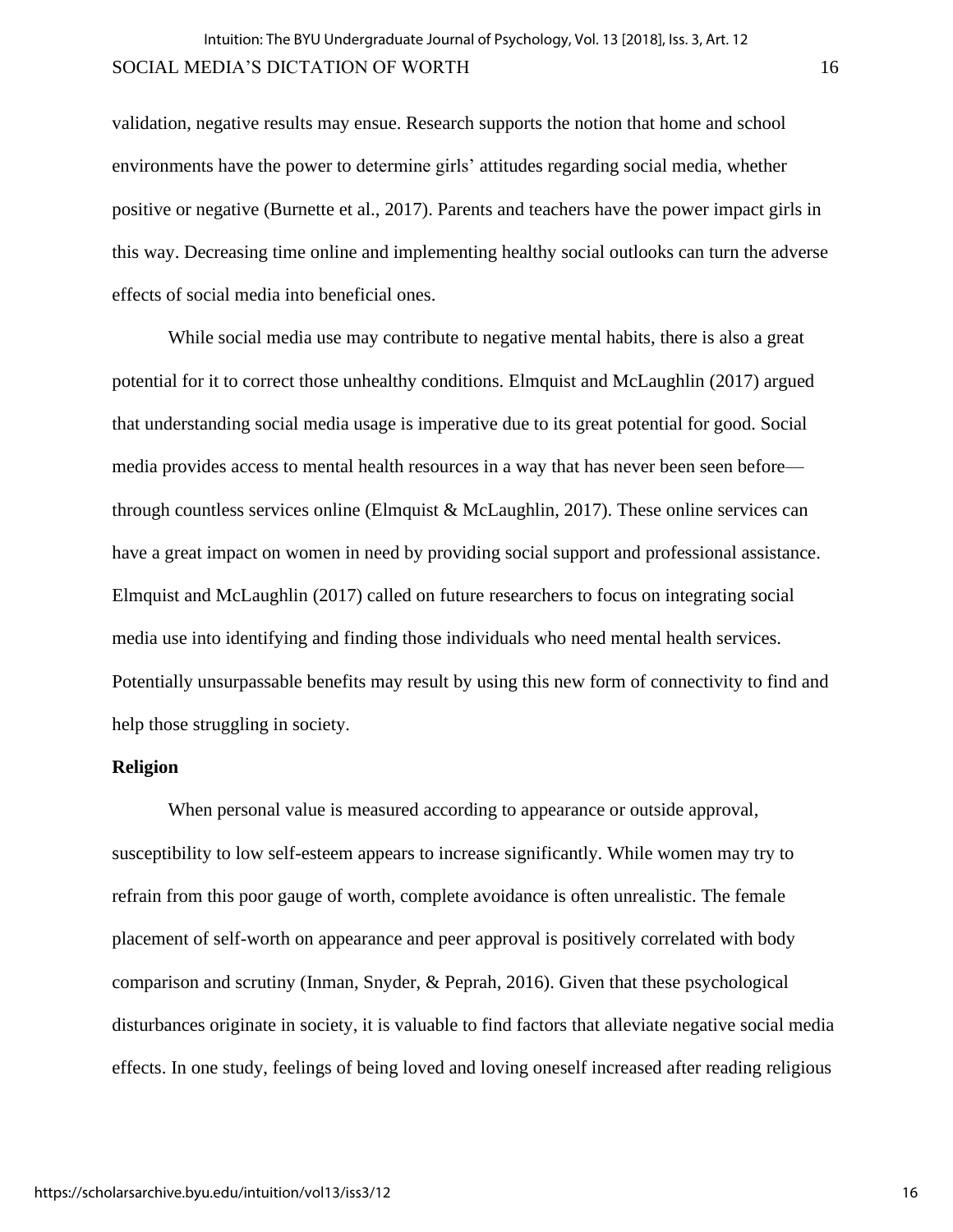material that emphasized a loving God who accepts everyone unconditionally (Inman et al., 2016; see Figure 1). This correlation further translated into decreased levels of bodydissatisfaction for women who otherwise based worth on physical or outside sources (Inman et al., 2016). Thus, when patients participate in religious activities, the demeaning aspects of media's influence are lessened.

The influence and significance of religiosity often rests in the validity of the sect according to the participant. Whether what a religion preaches is true or not, there are psychological benefits to worship (Inman et al., 2016). While the reality of a God and all that that entails would undoubtedly alleviate much self-dissatisfaction and distain, simply the belief in a greater power and purpose may prove beneficial (Inman et al., 2016). While religious involvement is based on personal choice, health benefits may reach far beyond those commonly acknowledged.

#### **Conclusion**

While religion and healthy online usage appear to help mitigate many of the negative effects social media has on girls, more can be done to help promote self-love. The overarching result of Western-societal promotion is the fact that many females measure their worth according to outside sources (Burnette et al., 2017; Fardouly et al., 2016). Extraneous influences, such as peer validation and approval, may lead to a faulty and fragile self-perception. While the *Dove Global Beauty and Confidence Report* (2016) was focused on the women who did not consider themselves beautiful, a small portion of women did consider themselves beautiful. There must be something significant that separates that 4% from the other 96% and that difference likely resides in how each group of women defined self-worth.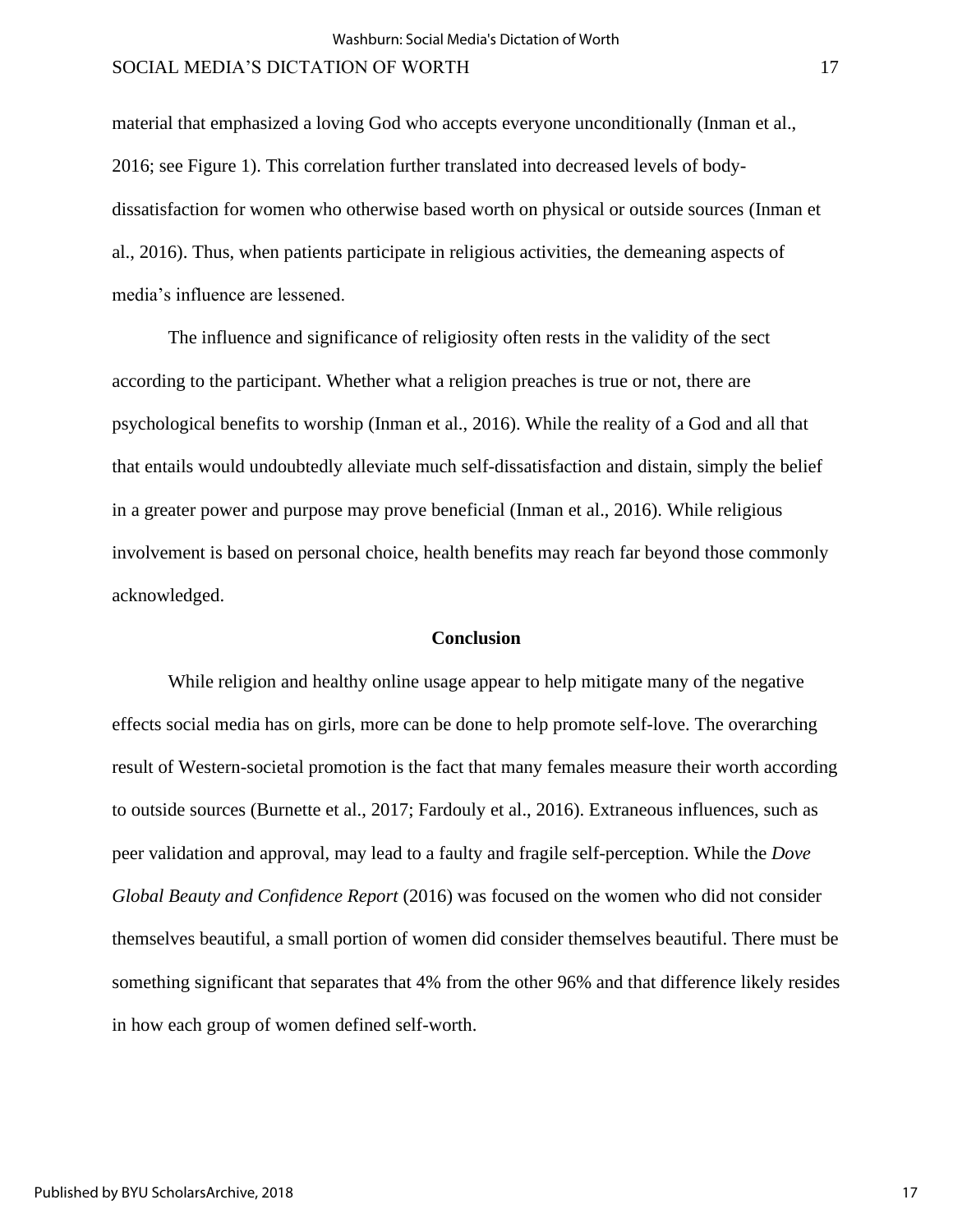The comparative aspects of social media typically harm positive self-perception for females of all ages. The negative impact social media use has on well-being seems to be primarily a female concern, and therefore, the implications of increased incorporation of social networking sites into Western society remain profound. Media's emphasis on appearance shapes females' perception of worth, and comparison seems to be particularly harmful to the mental and psychological health of girls (Fardouly et al., 2017). Given the widespread use of socialnetworking sites, healthy practices should be adopted, as this aspect of Western life will likely not fade. Considering that young girls are exposed to social media during critical developmental periods, healthy practices involving mindful online use should also be promoted in schools and homes.

While social media appears to shadow many positive qualities in girls and highlight other negative ones, the potential for online resources to good is significant. Great benefits have been seen in the widespread connectivity and interaction made possible by social media, as some personal forms of comparison help individuals (Elmquist & McLaughlin, 2017). For girls, an internal sense of value seems to be necessary for true self-acceptance and confidence. Internal self-love often comes from following personal goals, interests, and passions (L.Westman, personal communication, March 6, 2018). By recognizing social media's harmful promotions and redirecting their focus, Western women and girls can learn to better love and appreciate themselves.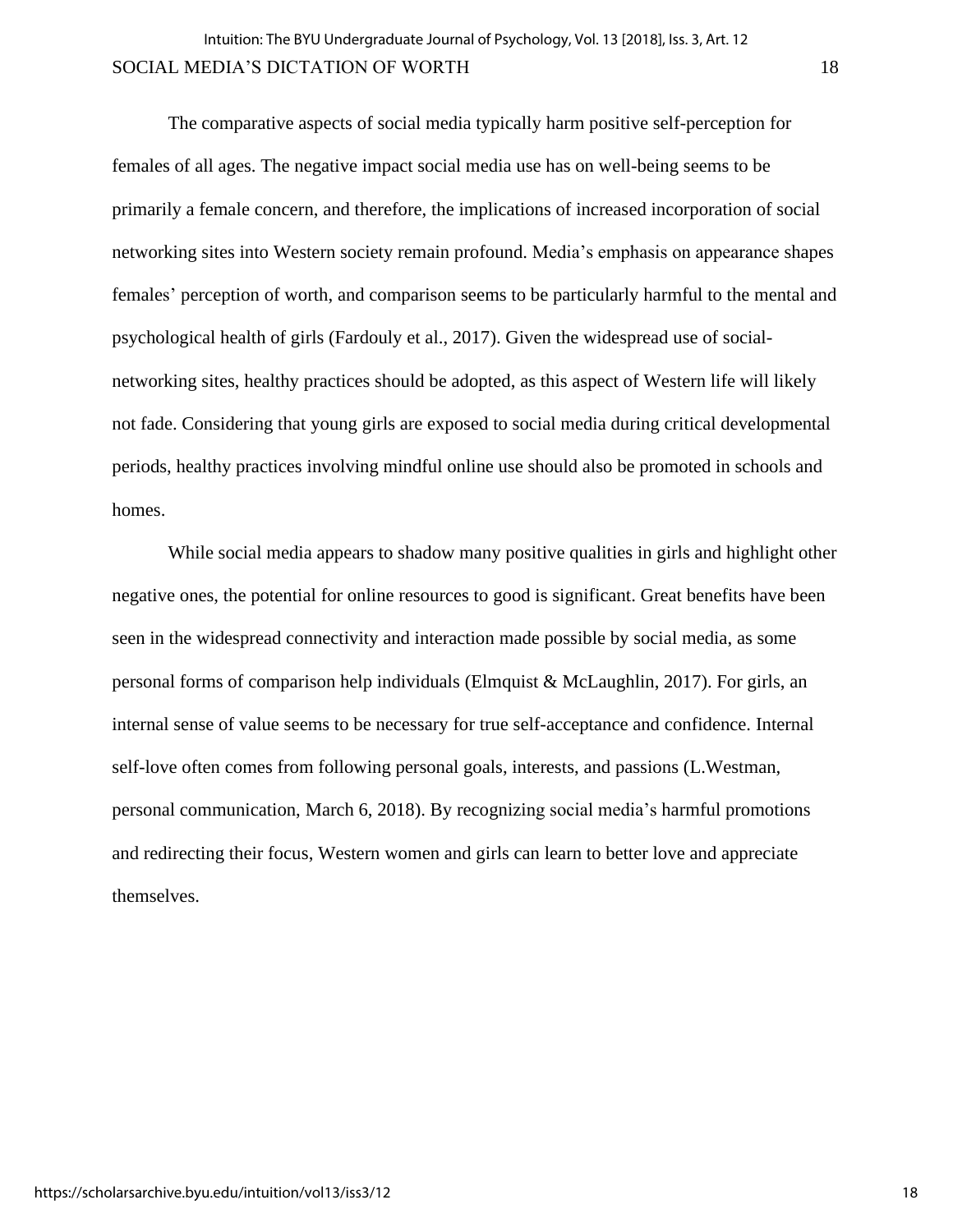#### References

- Andreassen, C. S., Pallesen, S., & Griffiths, M. D. (2017). The relationship between addictive use of social media, narcissism, and self-esteem: Findings from a large national survey. *Addictive Behaviors, 64*, 287-293. doi:10.1016/j.addbeh.2016.03.006
- Barry, C. T., Sidoti, C. L., Briggs, S. M., Reiter, S. R., & Lindsey, R. A. (2017). Adolescent social media use and mental health from adolescent and parent perspectives. *Journal of Adolescence*, *6*, 11-11. doi:10.1016/j.adolescence.2017.08.005
- Brown, V. (2016, June 23). Women's body confidence becomes a 'critical issue' worldwide, Dove global study indicates. *News.com.au*. Retrieved March 23, 2018, from https://www.news.com.au/lifestyle/beauty/face-body/womens-body-confidence-becomesa-critical-issue-worldwide-dove-global-study-indicates/newsstory/5bf063c6a19c838cee9464a248af6bff
- Burnette, C. B., Kwitowski, M. A., & Mazzeo, S. E. (2017). 'I don't need people to tell me I'm pretty on social media:' A qualitative study of social media and body image in early adolescent girls. *Body Image*, *23*, 114-125. doi:10.1016/j.bodyim.2017.09.001
- Cohen, R., Newton-John, T., & Slater, A. (2018). 'Selfie'-objectification: The role of selfies in self-objectification and disordered eating in young women. *Computers in Human Behavior*, *79*, 68-74. doi:10.1016/j.chb.2017.10.027
- Dove. (2016). Our Research. Retrieved March 28, 2018, from https://www.dove.com/us/en/stories /about-dove/our-research.html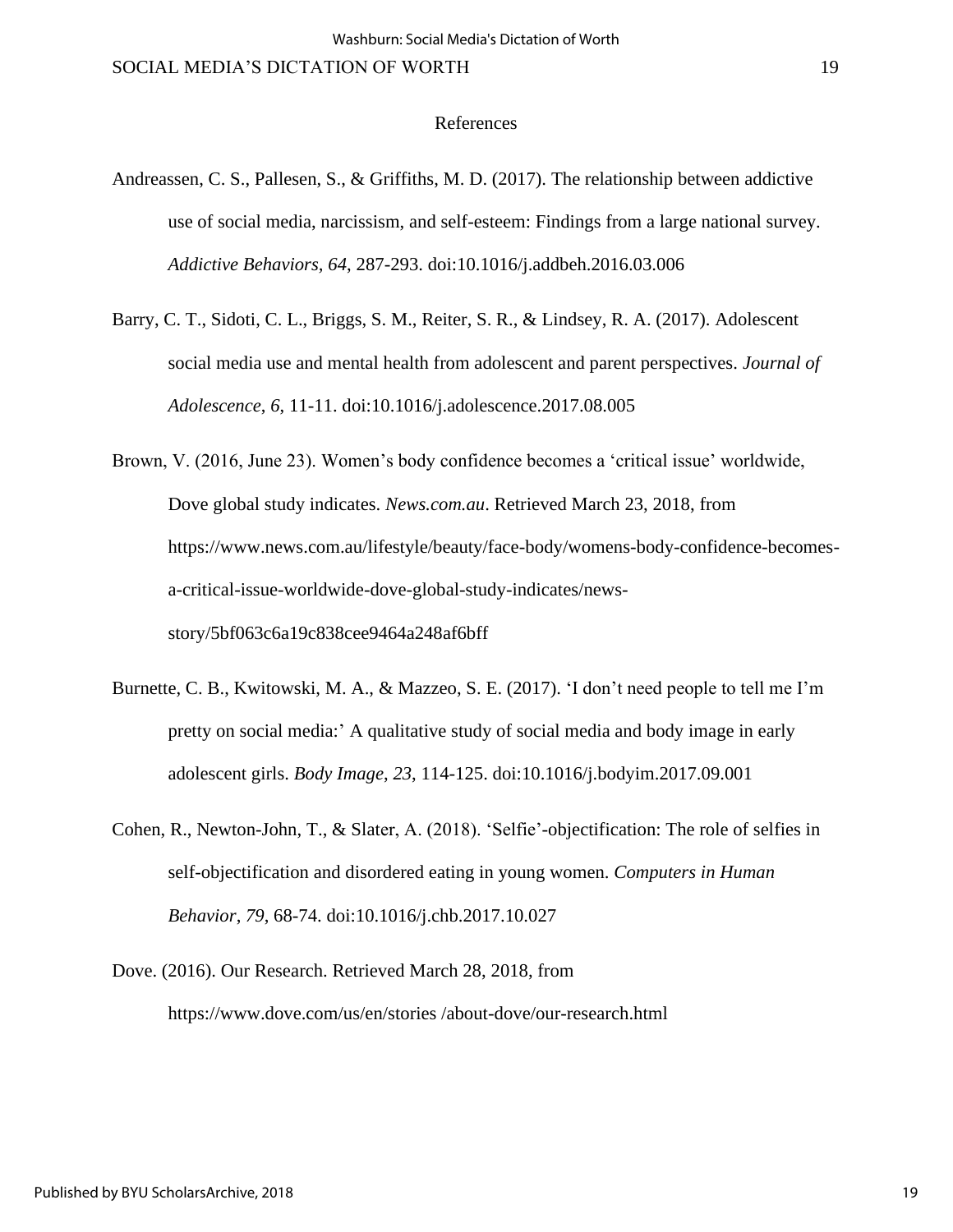- Elmquist, D. L., & McLaughlin, C. L. (2017). Social media use among adolescents coping with mental health. *Contemporary School Psychology, 21*, 1-9. doi:10.1007/s40688-017- 01675
- Fardouly, J., & Holland, E. (2018). Social media is not real life: The effect of attaching disclaimer-type labels to idealized social media images on women's body image and mood. *New Media & Society*, *20*(11), 4311–4328. https://doiorg.erl.lib.byu.edu/10.1177/1461444818771083
- Fardouly, J., Pinkus, R. T., & Vartanian, L. R. (2017). The impact of appearance comparisons made through social media, traditional media, and in person in women's everyday lives. *Body Image*, *20*, 31-39. doi:10.1016/j.bodyim.2016.11.002
- Feltman, C. E., & Szymanski, D. M. (2017). Instagram use and self-objectification: The roles of internalization, comparison, appearance commentary, and feminism. *Sex Roles*, *78*(6), 311-324. doi:10.1007/s11199-017-0796-1
- Gibbons, J. A., Horowitz, K. A., & Dunlap, S. M. (2017). The fading affect bias shows positive outcomes at the general but not the individual level of analysis in the context of social media. *Consciousness and Cognition: An International Journal*, 53, 47-60. doi:10.1016/j.concog.2017.05.009
- Gold, J. (2015). *Screen-smart parenting: How to find balance and benefit in your child's use of social media, apps, and digital devices*. New York, NY: Guilford Press.
- Inman, M., Snyder, A., & Peprah, K. (2016). Religious-body affirmations protect body esteem for women who base self-worth on appearance or others' approval. *Mental Health, Religion & Culture*, *19*, 98-111. doi:10.1080/13674676.2015.1124634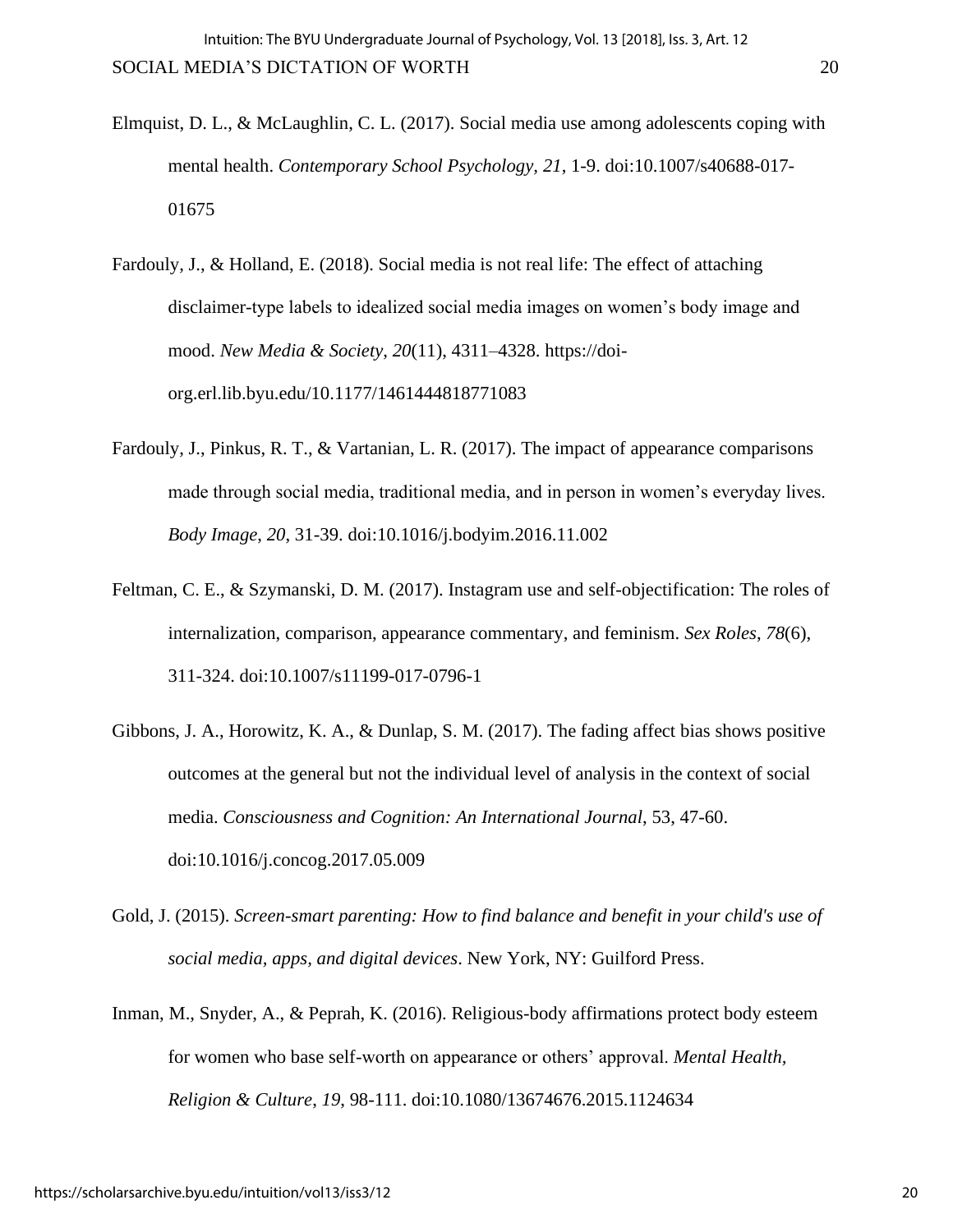- Lenhart, A. (2015, April 09). Teens, social media & technology overview 2015. Retrieved March 23, 2018, from http://www.pewinternet.org/2015/04/09/teens-social-media-technology-2015/
- Magrath, A. (2015, April 08). Watch what happens when women are forced to choose between walking through doors marked 'average' or 'beautiful'... as it is revealed that 96 PER CENT of women rate themselves as average looking. *Daily Mail.* Retrieved March 23, 2018, from http://www.dailymail.co.uk/femail/article-3029777/Dove-survey-reveals-96- CENT-women-rate-average-looking.html
- Primack, B. A., & Escobar-Viera, C. G. (2017). Social media as it interfaces with psychosocial development and mental illness in transitional age youth. *Child and Adolescent Psychiatric Clinics of North America, 26*(2), 217-233. doi:10.1016/j.chc.2016.12.007
- Rodgers, R. F., Damiano, S. R., Wertheim, E. H., & Paxton, S. J. (2017). Media exposure in very young girls: Prospective and cross-sectional relationships with BMIz, self-esteem and body size stereotypes. *Developmental Psychology, 53*(12), 2356-2363. doi:10.1037/dev0000407
- Slater, A., & Tiggemann, M. (2015). Media exposure, extracurricular activities, and appearancerelated comments as predictors of female adolescents' self-objectification. *Psychology of Women Quarterly*, *39*(3), 375-389. doi:10.1177/0361684314554606
- Stice, E., Ng, J., & Shaw, H. (2010). Risk factors and prodromal eating pathology. *Journal of Child Psychology and Psychiatry*, *51*(4), 518-525. doi:10.1111/j.1469- 7610.2010.02212.x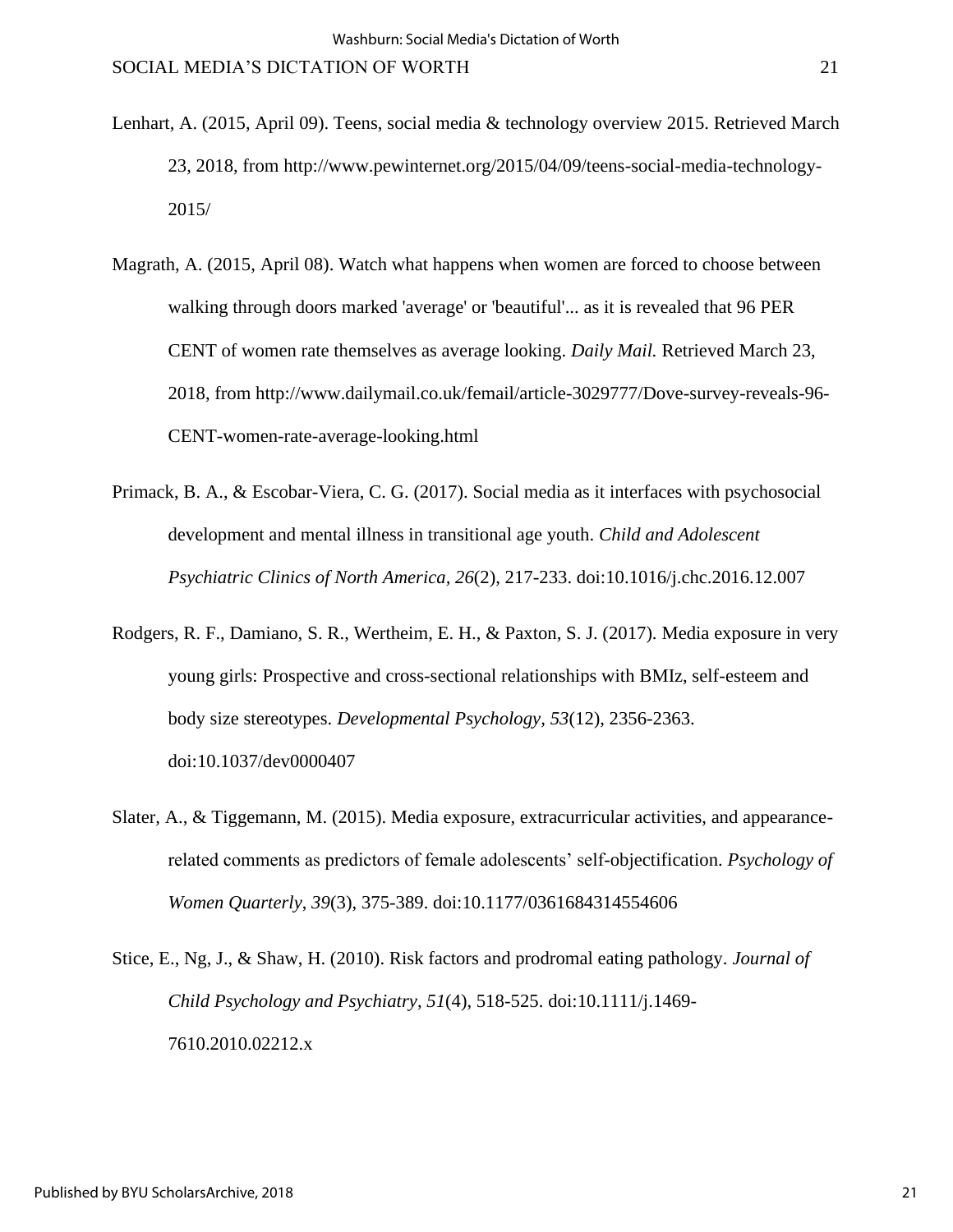- Tatangelo, G. L., & Ricciardelli, L. A. (2017). Children's body image and social comparisons with peers and the media. *Journal of Health Psychology, 22*(6), 776-787. doi:10.1177/1359105315615409
- Vandenbosch, L., & Eggermont, S. (2016). The interrelated roles of mass media and social media in adolescents' development of an objectified self-concept: A longitudinal study. *Communication Research*, *43*(8), 1116-1140. doi:10.1177/0093650215600488
- Yang, C., Holden, S. M., & Carter, M. K. (2017). Emerging adults' social media self-presentation and identity development at college transition: Mindfulness as a moderator. *Journal of Applied Developmental Psychology*, *52*, 212-221. doi:10.1016/j.appdev.2017.08.006